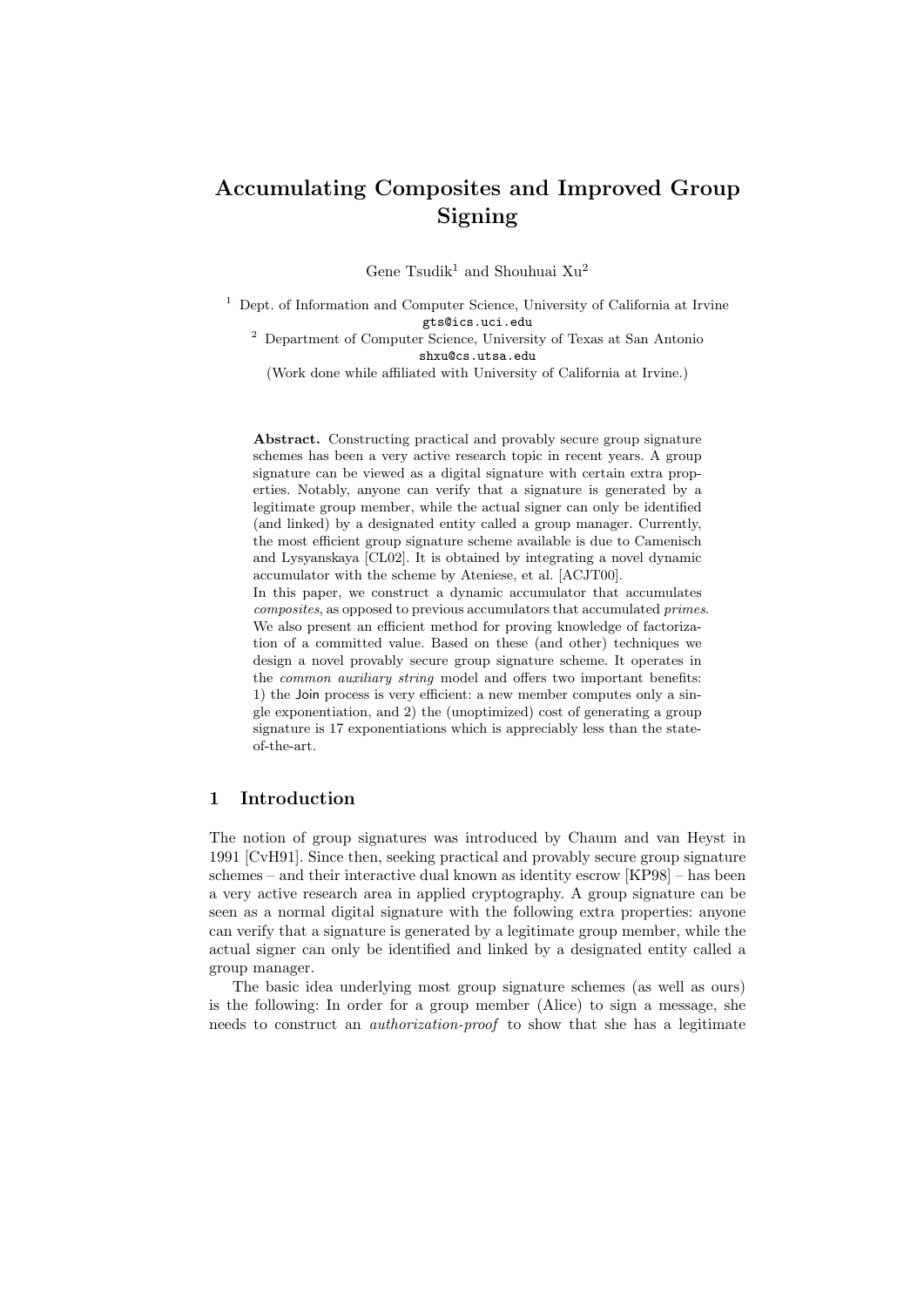membership certificate, and an *ownership-proof* to demonstrate knowledge of the secret corresponding to the membership certificate. The issues in these two proofs are similar to those encountered in a normal public key infrastructure (PKI) setting, namely, a signature can be verified using the alleged signer's public key contained in a certificate which has not been revoked. However, the group signature scenario is more complicated, since a signer cannot show her membership certificate without compromising her anonymity. It is precisely this anonymity requirement that makes it very difficult to have a practical solution that facilitates revocation of membership certificates (a concept compatible to certificate revocation in a normal PKI), or the validity check of non-revoked membership certificates.

Early group signature schemes (e.g., [CP94]) have the characteristics that the sizes of the group public key and/or of group signatures linearly depend on the number of group members. The advantages of these schemes include: (1) many of the schemes have been proven secure using some standard cryptographic assumptions (such as the hardness of computing discrete logarithms), and (2) authorization-proof is trivial since revoking a member is done by the group manager that removes the corresponding membership certificate from the group public key. The disadvantage of such schemes is that the complexity of ownership-proof, namely proving and verifying that one knows the secret corresponding to a (non-identified yet non-revoked) membership certificate, is linear in the number of current members and thus becomes inefficient for large groups.

To combat linear complexity incurred as part of ownership-proof, Camenisch and Stadler [CS97] took a different approach where the sizes of the group public key and of group signatures are constant and independent of the number of current group members. This approach has been adopted in some follow-on results, e.g., [CM98,CM99a,ACJT00]. As initially presented, these schemes only support adding new members. Since then, [CS97] and [ACJT00] have been extended to support membership revocation [BS01,S01,AST02]. However, revocation incurs certain significant costs due to some (or all) of the following:

- Group manager re-issuing all certificates for each revocation interval.
- Group member (signer) proving, as part of signing, that her certificate is not revoked.
- Verifier checking each group signature against the current list of revoked certificates.

As pointed out in [CL02], each of the above has a linear dependency either on the number of current, or the total number of deleted, members.

State-of-the-Art. Currently, the most efficient group signature scheme is due to Camenisch and Lysyanskaya [CL02]. It is constructed by incorporating a dynamic accumulator, which allows efficient *authorization-proofs*, into the group signature scheme due to Ateniese, et al. [ACJT00], which allows efficient ownershipproofs. The concept of dynamic accumulators introduced in [CL02] is a variant of the accumulator due to Baric and Pfitzmann [BP97]. It enables a group member to conduct a light-weight authorization-proof such that both the proving and verifying complexities are independent of the number of the current, or total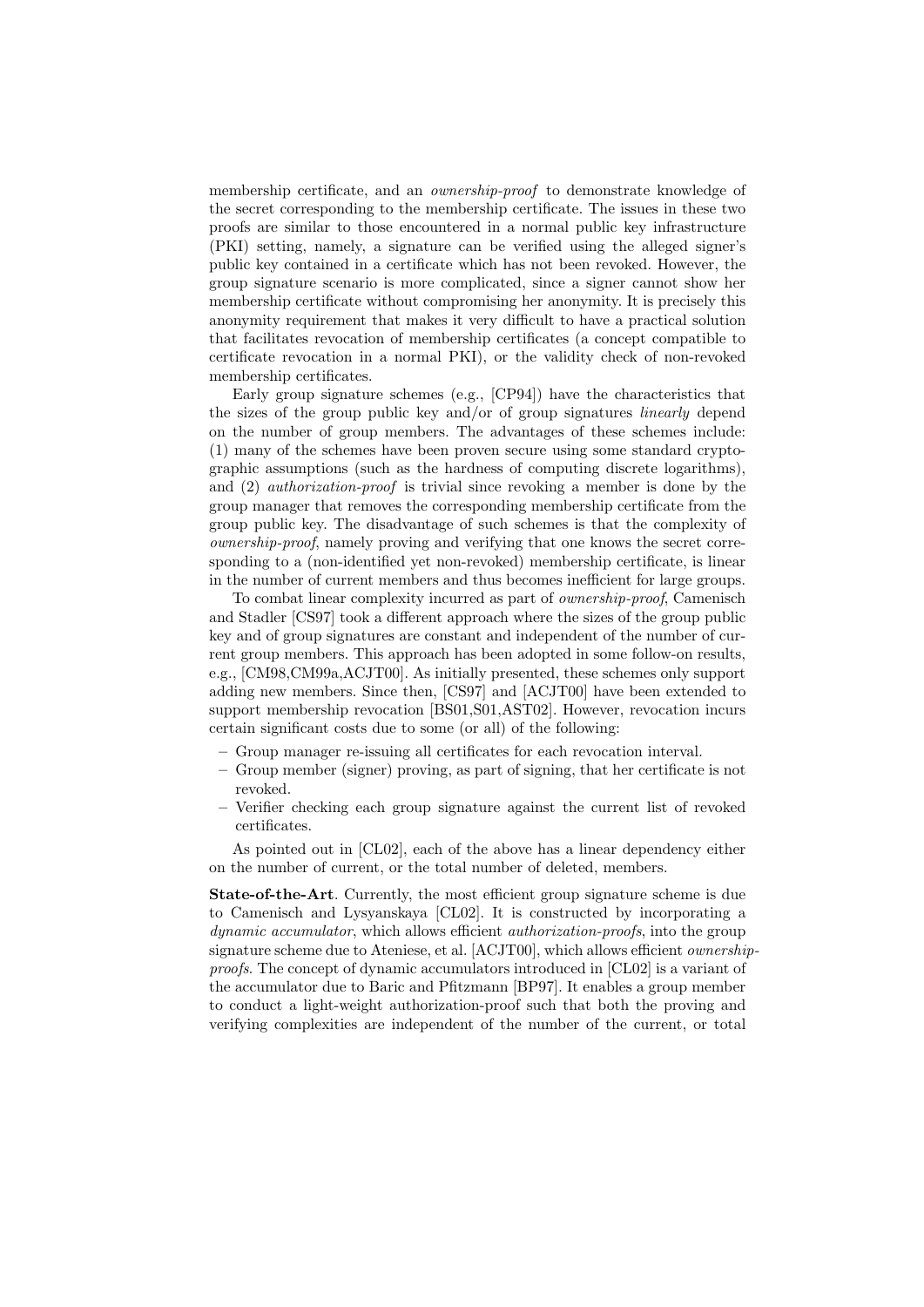deleted, members. We note that the use of dynamic accumulators to facilitate authorization-proofs, requires the group manager to disseminate certain information, such as the values deleted from the accumulator whenever a member (or a set of thereof) joins or leaves the group.

#### 1.1 Contributions

The main contribution of this paper is a new group signature scheme provably secure against adaptive adversaries, i.e., adversaries allowed to adaptively join and leave the group. The scheme is obtained by integrating several building blocks, some of which are new (e.g., the dynamic composites accumulator), while others are more efficient than previous techniques providing the same functionality (e.g., the multiplication protocol that allows one to prove that she knows the factorization of a committed value). More specifically:

- $-$  A new dynamic accumulator that accumulates *composites* (see Section 5.1), as opposed to the prior construct that accumulates primes [CL02]. This accumulator fits well into a group signature scheme because it allows us to conduct simultaneous authorization-proofs and ownership-proofs based on the factorizations of accumulated composites.
- A protocol (in Section 5.2) for proving knowledge of factorization of a committed value, which, in our case, corresponds to an accumulated composite. This protocol is more efficient than prior art, such as [DF02].
- A protocol (in Section 5.3) for verifiable encryption of discrete logarithms, based on the public key cryptosystem due to Catalano, et al. [CGHN01]. This protocol is more efficient than previous similar protocols (e.g., the one presented in [MR01]) based on the Paillier cryptosystem [P99].

As mentioned earlier, the state-of-the-art group signature scheme by Camenisch and Lysyanskaya is obtained by integrating a dynamic prime accumulator [CL02] with the bare group signature scheme in [ACJT00]. This integration was needed since a prime accumulator cannot be used for *ownership-proof*. In comparison with the [CL02] scheme, our approach has three major benefits:

- Use of the new accumulator construct simultaneously for both ownershipproof and authorization-proof. This yields a conceptually simpler scheme.
- Efficient Join: a new member only computes a single exponentiation in order to verify that her composite has been correctly accumulated. In comparison, Join involves more than 30 exponentiations in [CL02]. We note that this complexity does not stem from the use of the dynamic accumulator; it is inherited from Join of [ACJT00].
- Efficient Sign and Verify: the computational complexity of signing is 17 exponentiations (without any optimizations) which is notably lower than 25 in the Camenisch-Lysyanskaya scheme. A similar gain in efficiency is also achieved in the verification process.

Our scheme also has some potential drawbacks. They are discussed in Section 7.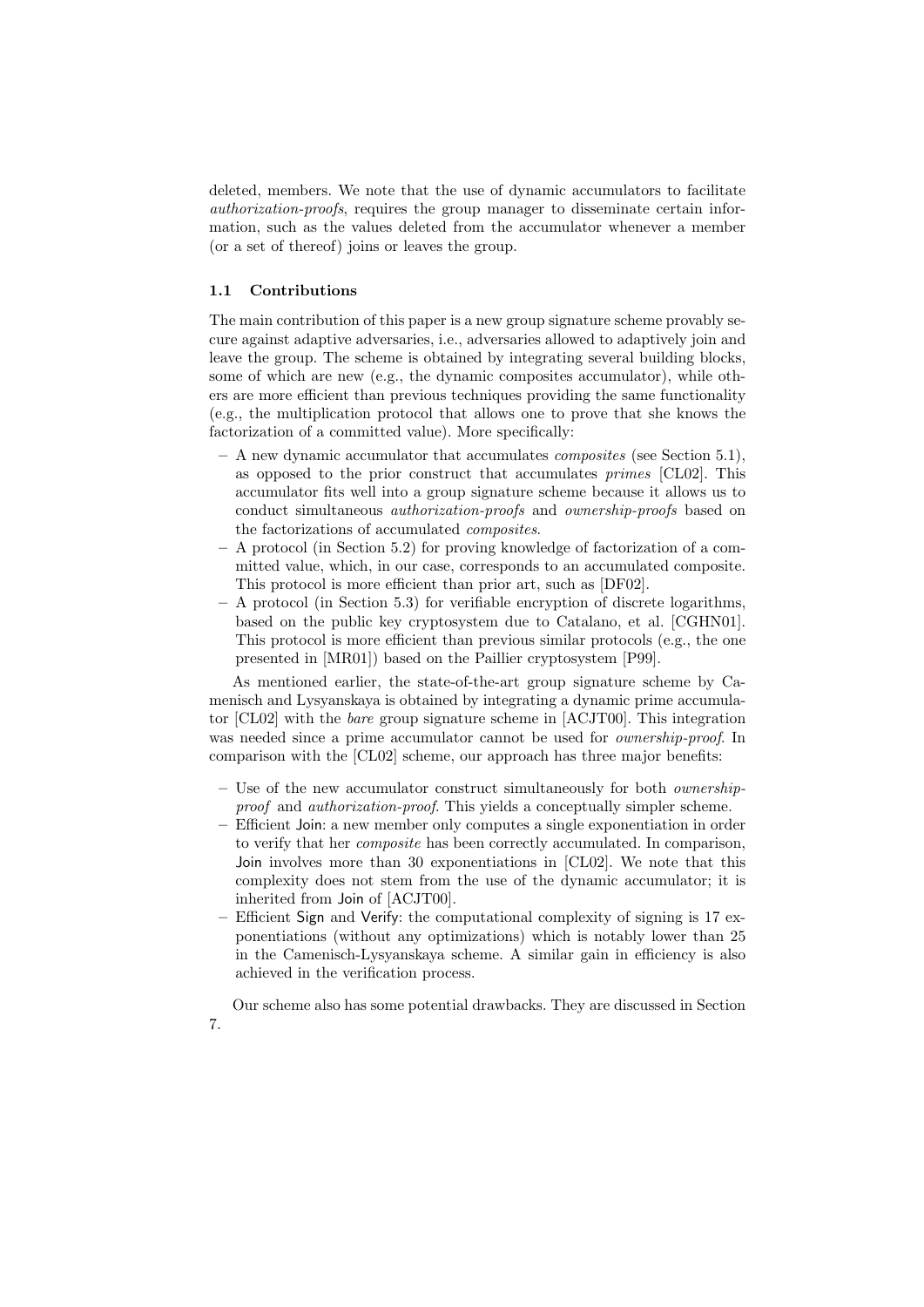#### 1.2 Organization

In Section 2, we overview the model and goals of group signatures. Then, in Section 3, we introduce the basic ideas underlying our group signature scheme. Section 4 presents some cryptographic preliminaries and Section 5 describes some building blocks. The new group signature scheme is found in Section 6; its features and potential drawbacks are discussed in Section 7. Due to space limitations, technical details of the security proof and some interesting discussions are deferred to the extended version [TX03].

# 2 Model and Goals

Participants. A group signature scheme involves a group manager (responsible for admitting/deleting members and for revoking anonymity of group signatures, e.g., in cases of dispute or fraud), a set of group members, and a set of signature verifiers. All participants are modeled as probabilistic polynomial-time interactive Turing machines.

Communication Channels. All communication channels are assumed to be asynchronous. The communication channel between a signer and a receiver is assumed to be anonymous.

Trust. We assume that the group manager will not admit unauthorized individuals into the group. This is reasonable, since, otherwise, the group manager can issue valid membership certificates to rogue members and thus make the group signature scheme useless. We assume that the group members, whether honest or not, behave rationally. More precisely, a dishonest group member may seek to undermine the system (e.g., by colluding with other internal or external parties) as long as the attack will not be traced back to herself. Nonetheless, she will not take the chance if she (or anyone else colluding with her) is bound to be caught. This assumption is also reasonable since, in any group signature scheme (indeed, in any cryptographic setting), a dishonest user could (for instance) simply give away her own secrets. However, she is bound to be held accountable for any consequences of such misbehavior.

#### 2.1 Definitions

A group signature scheme consists of the following procedures:

- Setup. On input a security parameter, this probabilistic algorithm outputs the initial group public key and the secret key for the group manager.
- Join. This is a protocol executed between the group manager and a user who is to become a group member. The user's output is a membership certificate and a membership secret; the group manager's output is some updated information that indicates the current state of the system.
- Revoke. This is a deterministic algorithm which, on input a membership certificate, outputs some updated information that indicates the current state of the system after revoking the given membership certificate.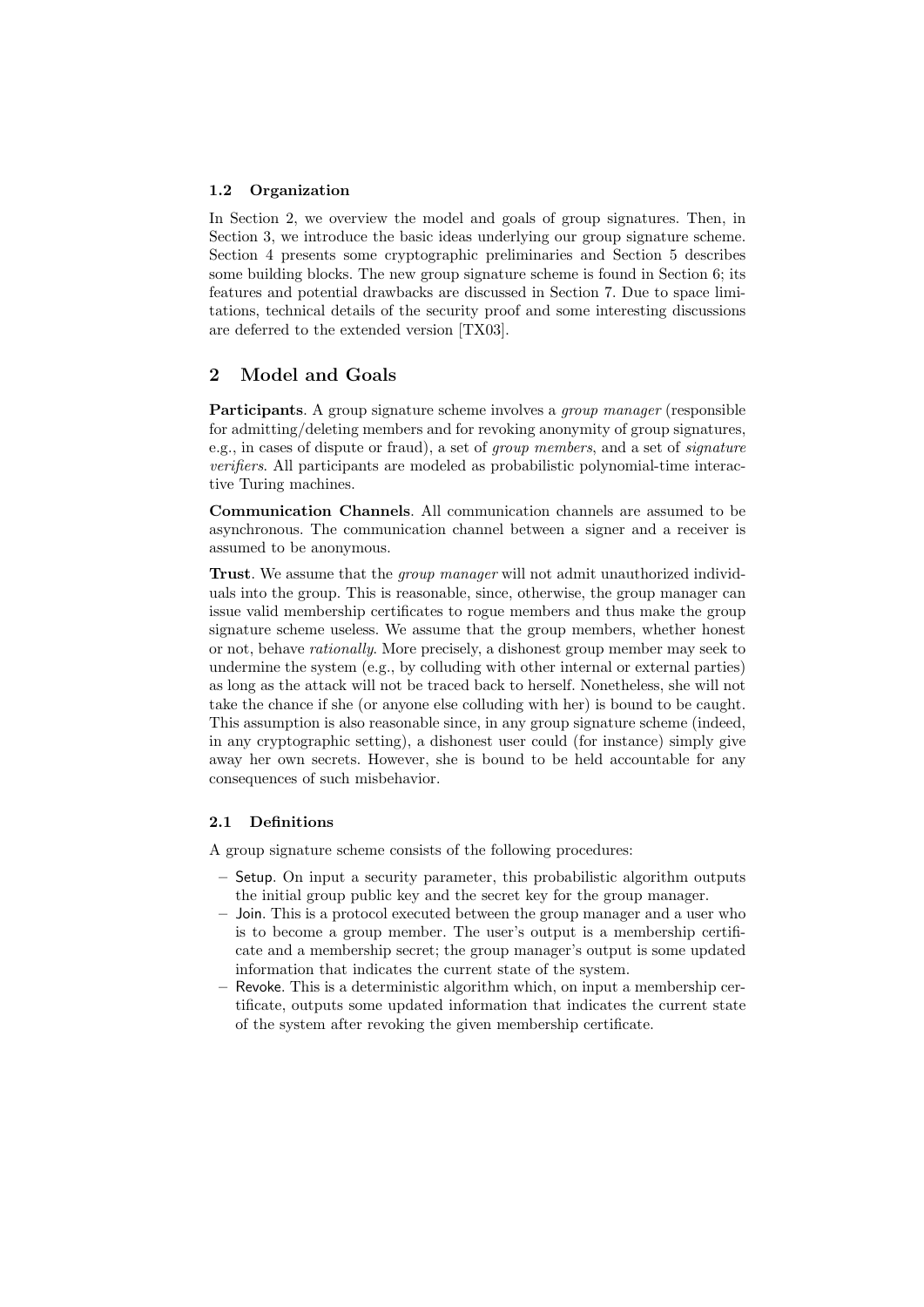- Update. This is a deterministic algorithm that may be triggered by any Join or Revoke operation. It is run by the group members after obtaining certain information from the group manager.
- Sign. This is a probabilistic algorithm which, on input of: a group public key, a membership certificate, a membership secret and a message, outputs a group signature.
- Verify. This is a deterministic algorithm for establishing the validity of an alleged group signature on a message with respect to the group public key.
- Open. This is an algorithm which, on input of: a message, a valid group signature, a group public key and a group manager's secret key, determines the identity of the actual signer.

# 2.2 The Goals

A secure group signature scheme must satisfy the following properties:

- Correctness. Any signatures produced by a group member using Sign must be accepted by Verify.
- Unforgeability. Only group members are able to sign messages on behalf of the group.
- Anonymity. Given a valid group signature, identifying the actual signer is computationally hard for everyone but the group manager.
- UNLINKABILITY. Deciding whether two different group signatures were generated by the same member is computationally hard for everyone but the group manager.
- No-framing. No combination of a group manager and a subset of dishonest group members can sign on behalf of a single honest member. That is, no honest member can be made responsible for a signature she did not produce.
- Traceability. The group manager is always able to identify the actual signer of any valid group signature.
- Coalition-resistance. A colluding subset of group members (even all members) cannot generate a signature that the group manager cannot trace.

## 3 Basic Ideas

The basic idea underlying our group signature scheme is to utilize an accumulator that accumulates composites, where the factorization of a composite is only known to the user who generates it. More specifically, suppose a group member has a witness w such that  $w^e = v \mod n$  where v is the public accumulator value and *n* is the product of two safe primes. The factorization of  $e = e_1e_2$  (i.e., the primes  $e_1$  and  $e_2$ ) is only known to the member. This knowledge allows the user to conduct an *ownership-proof* by demonstrating that  $e = e_1e_2$ . The witness w facilitates an *authorization-proof* that  $w^e = v \mod n$ .

While the basic idea is quite simple, we must deal with potential abuses. We now present an informal discussion of some subtleties, and suggest countermeasures. Readers who prefer to commence with the more in-depth technical description may wish to skip this section.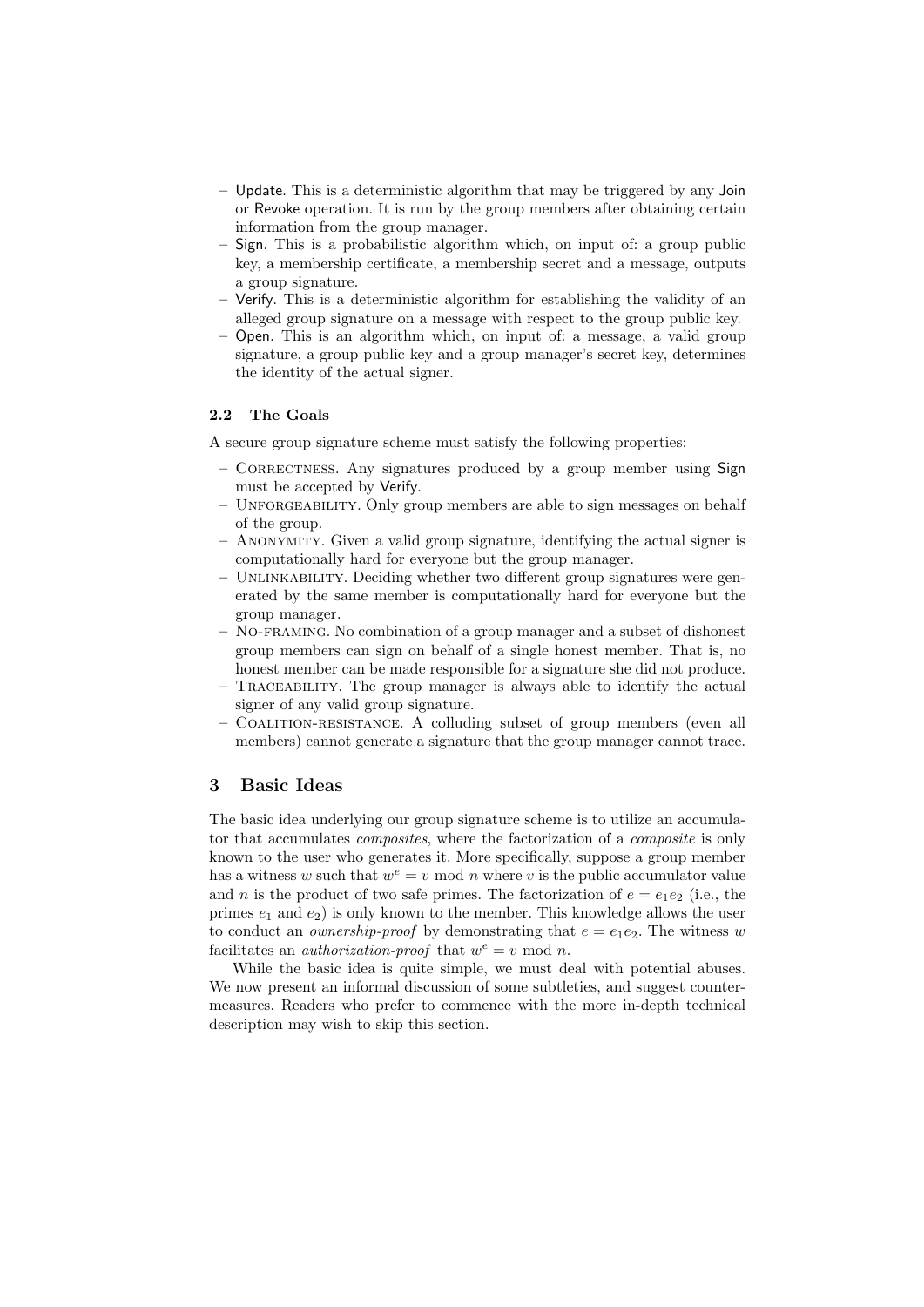- Q: How to ensure anonymity while preserving authenticity?
- **A:** A signer "encrypts" both w and e such that the required properties regarding them can be shown on the corresponding "ciphertexts". In particular, a signer needs to show  $w^e = v$  for the *authorization-proof*, and  $e = e_1 e_2$  for the *ownership-proof.* As long as  $e$  is chosen such that it is infeasible to factor, no group of participants (including the group manager) can frame an honest group member.
- Q: How to deal with multiple dishonest group members who collude (by revealing to each other factorizations of their respective composites) and produce new membership certificates? For example, if Alice chooses  $e_1 = e_{1,1}e_{1,2}$ and Bob chooses  $e_2 = e_{2,1}e_{2,2}$ , they can collude to obtain new membership certificates for the values such as  $(e_1e_{2,1})$  or  $(e_{1,1}e_{2,1})$ .
- A: Although we cannot prevent such abuses, we can ensure that, the group manager can factor at least one of the colluding group member's  $e$  ( $e_1$ , or  $e_2$ , or even both) and thus identify at least one of the miscreants. One way to do this, as we shall see, is to use a public key encryption scheme (for which the group manager knows the private key) so that the signer is forced to encrypt an "accumulated" value she is claiming. Note that even a dishonest member cannot afford to encrypt  $e_{1,1}$ , since, otherwise, the group manager can factor her composite and forge signatures that will be traced back to the dishonest member.
- Q: How to deal with multiple dishonest group members who collude (but do not reveal to each other the factorizations of their composites) and produce new membership certificates? For example, suppose that Alice holds  $(w_1, e_1)$  and Bob holds  $(w_2, e_2)$ , where  $e_1 = e_{1,1}e_{1,2}, e_2 = e_{2,1}e_{2,2}, w_1^{e_1} = w_2^{e_2} = v$ . They can collude and generate  $(w', e' = e_1e_2)$  such that  $(w')^{e_1e_2} = v$ .
- A: We prevent such attacks by requiring all verifiers to check that  $e'$  falls within a certain range.
- Q: Does the group manager need to check whether a composite presented by a new user during Join is well-formed, i.e., a product of two large primes? If not, what if a dishonest group member chooses e to be a single prime or a product of multiple (more than 2) primes?
- A: We do not aim to prevent such abuses (this also justifies our efficiency gains). However, will be shown, no adversary can gain any benefit from any such abuse since the group manager is always able to identify at least one of the colluding group members. Moreover, choosing appropriate composites is indeed on the user's behalf.
- Q: What if the group manager attempts to frame an honest group member by using the group member's membership certificate  $(w, e)$  where  $w^e = v$  while providing a proof of factorization of some value  $e' \neq e$ .
- A: The Sign process ensures that, if the group manager proves knowledge of the factorization of an "accumulated" value  $e' \neq e$ , then the witness value that the group manager (or any impersonator) is showing is  $w' \neq w$ . Moreover, the group manager is required to conduct a zero-knowledge proof as part of Open such that the decryption corresponding to an ElGamal ciphertext (of w) is correct.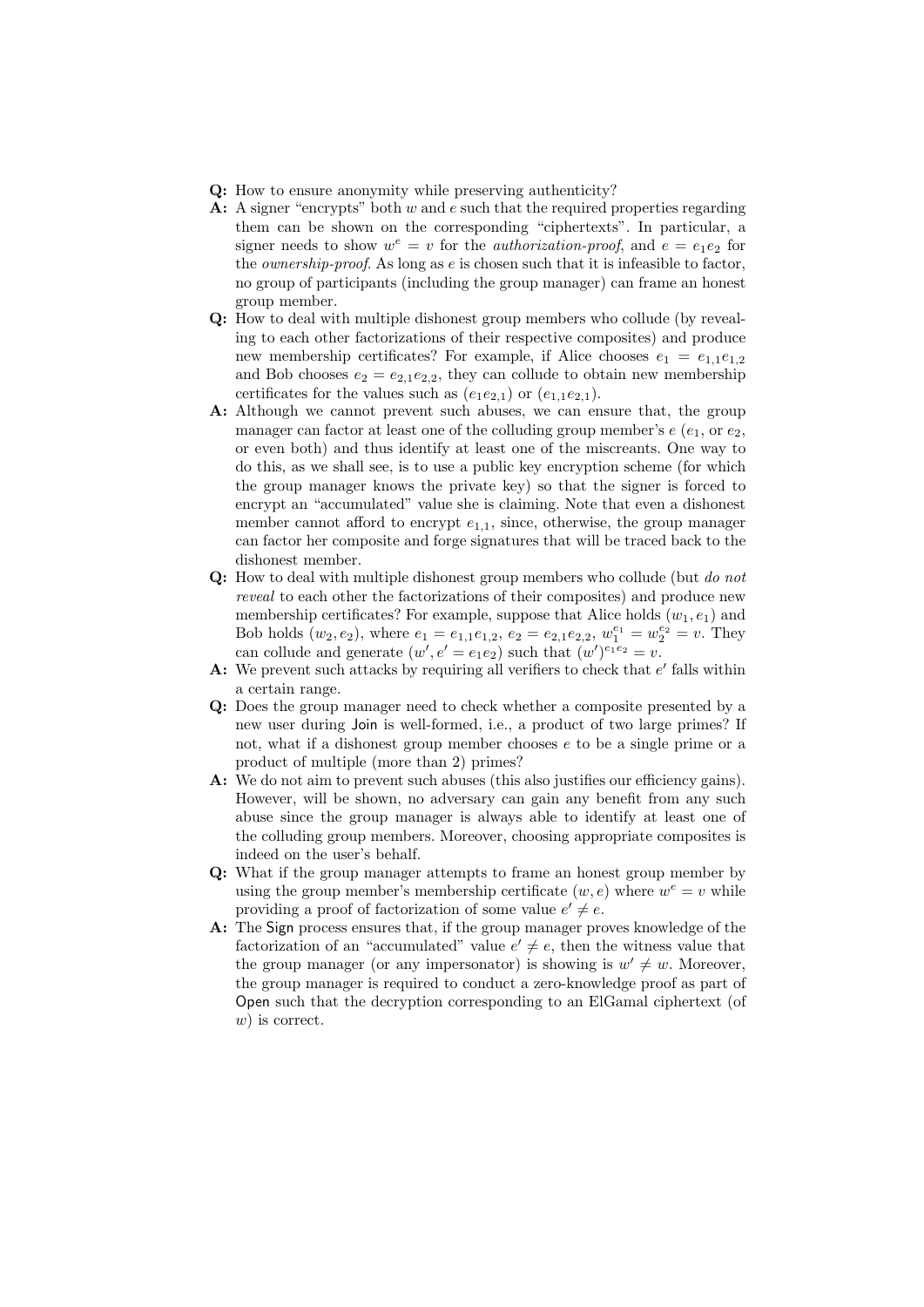# 4 Preliminaries

**Definition 1.** (safe RSA modulus). We say  $n = pq$  is a safe RSA modulus, if  $p = 2p' + 1, q = 2q' + 1, and p, q, p', q'$  are all primes.

By convention, let  $gcd(0, n) = n$ , and  $\mathbb{QR}_n$  be the subgroup of quadratic residues modulo n.

**Definition 2.** (Strong RSA Problem). Let  $n = pq$  be a RSA-like modulus and G be a cyclic subgroup of  $\mathbb{Z}_n^*$ , where  $|ord(\mathbb{G})|=l_{\mathbb{G}}$ . Given n and  $z \in_R \mathbb{G}$ , the Strong RSA Problem consists of finding  $w \in \mathbb{G}$  and  $e > 1$  such that  $z = w^e \mod n$ .

Assumption 1 (Strong RSA Assumption). Suppose a RSA-like modulus n and  $z \in_R \mathbb{G}$  are obtained according to a given security parameter  $l_{\mathbb{G}}$ . The assumption states that any probabilistic polynomial-time algorithm A can solve the Strong RSA Problem with only negligible probability.

The following lemma is useful and has appeared in many places (e.g.,[GKR00]).

**Lemma 1.** Suppose  $n = pq$  is a safe RSA modulus. Given an element  $w \in$  $\mathbb{Z}_n^* \setminus \{1,-1\}$  of  $ord(w) < p'q'$ , either  $gcd(w-1,n)$  or  $gcd(w+1,n)$  is a prime factor of n.

**Definition 3.** (Decisional Diffie-Hellman Problem). Let  $\mathbb{G} = \langle q \rangle$  be a cyclic group generated by g, where  $|ord(\mathbb{G})| = l_{\mathbb{G}}$ . Given g,  $g^x$ ,  $g^y$ , and  $g^z \in_R \mathbb{G}$ , the Decisional Diffie-Hellman Problem consists of deciding whether  $g^{xy} = g^z$ .

Assumption 2 (Decisional Diffie-Hellman Assumption). Suppose a group G and an element g of order  $ord(\mathbb{G})$  are obtained according to a given security parameter  $l_{\mathbb{G}}$ . The assumption states that there is no probabilistic polynomialtime algorithm that distinguishes with non-negligible probability  $(g, g^x, g^y, g^{xy})$ from  $(g, g^x, g^y, g^z)$ , where  $x, y, z \in_R \mathbb{Z}_{ord(\mathbb{G})}$ .

We will utilize the ElGamal public key cryptosystem [E85] whose semantic security is based on DDHA [TY98]. Since we always work in the setting of modulo a safe RSA modulus, we need certain group in which the DDHA holds.

Fact 1 If n is a safe RSA modulus, then  $\mathbb{QR}_n$  is a cyclic subgroup of order  $p'q'$ . Moreover, if  $a \in \mathbb{Z}_n^*$  and  $gcd(a \pm 1, n) = 1$ , then  $g = a^2 \mod n$  is of order  $p'q'$ .

## 4.1 The CGHN Public Key Cryptosystem

We now briefly review Paillier's cryptosystem [P99]. Suppose  $n = pq$  where p and q are large primes. Then we have Euler's Totient function  $\phi(n) = (p-1)(q-1)$ and Carmichael's function  $\lambda(n) = lcm(p-1, q-1)$ . It follows that:  $w^{\lambda(n)} =$ 1 mod *n* and  $w^{n \cdot \lambda(n)} = 1$  mod  $n^2$  for any  $w \in \mathbb{Z}_{n^2}^*$ . Let  $(n, g; n, g, p, q)$  be a pair of Paillier public and private keys as specified in [P99]. To encrypt a message  $m \in \mathbb{Z}_n$ , one chooses  $r \in_R \mathbb{Z}_n^*$  and computes the ciphertext  $c = g^m r^n \mod n^2$ . Note that an interesting selection of g is  $g = (1 + n)$  because  $(1 + n)^m$  $1 + mn \mod n^2$ .

A performance disadvantage of the Paillier cryptosystem is that one needs to compute  $r^n$  mod  $n^2$ . Catalano et al. [CGHN01] observed that if we always set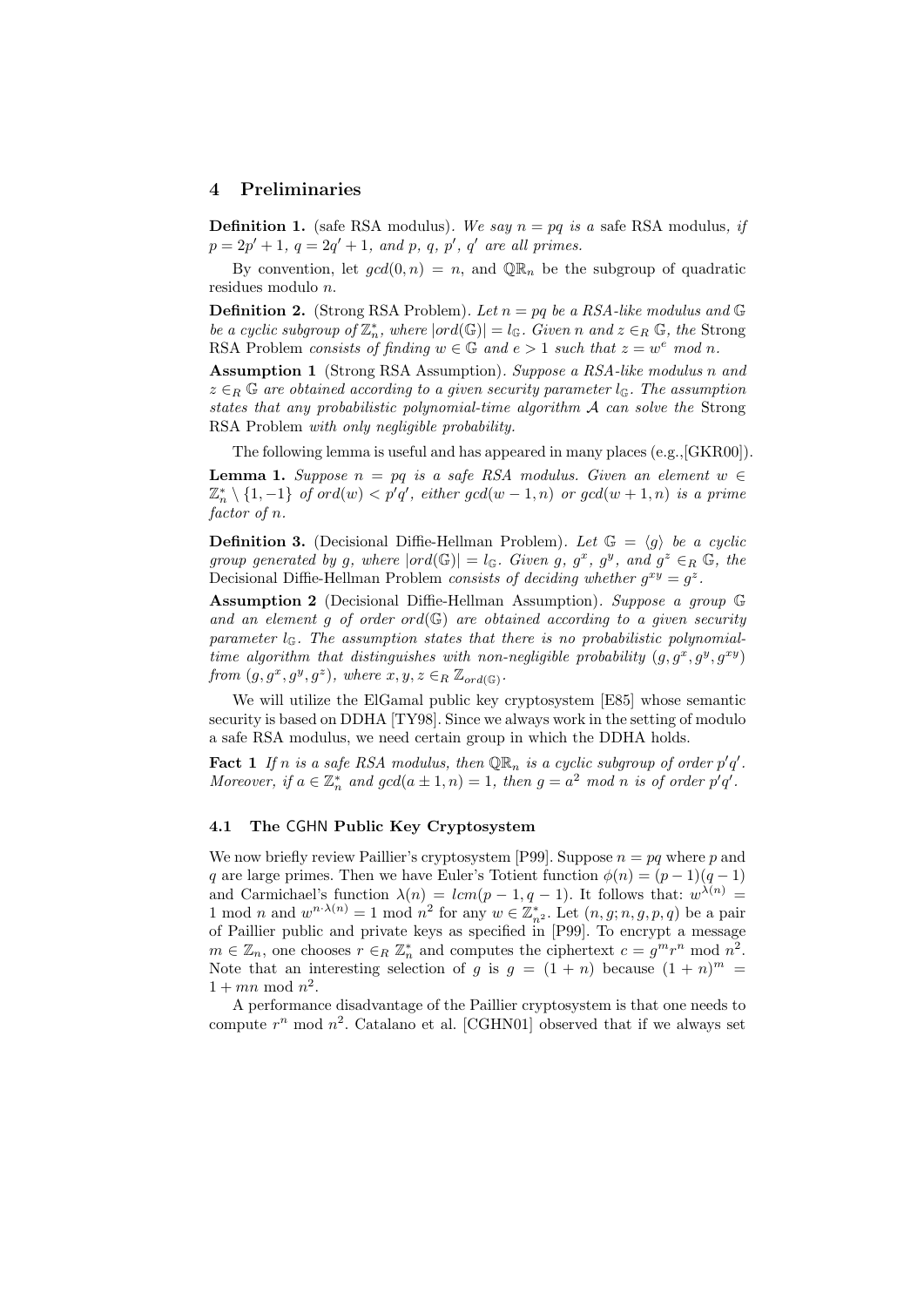$g = (1 + n)$  then we can use any public exponent t as long as  $gcd(t, \lambda(n^2)) = 1$ , because a ciphertext  $c = (1 + mn)r^t \mod n^2$  yields  $c = r^t \mod n$ , thereby r can be recovered by a standard RSA decryption operation. This means that one only needs to compute an exponentiation operation modulo  $n^2$  with respect to an exponent  $|t| \ll |n|$ . We call this variant the CGHN cryptosystem whose semantic security is based on the following DSRA assumption.

Definition 4. (Computational Small t-roots Problem). This is a variant of the RSA problem in  $\mathbb{Z}_{n^2}^*$ . The problem is to invert  $y^t \mod n^2$ , where  $y \in \mathbb{Z}_n$ ,  $t \in \mathbb{Z}_n$ , and  $gcd(t, \lambda(n^2)) = 1$ .

Definition 5. (Decisional Small Residuosity Problem, DSRP). This is a decisional version of the above computational problem. Given an element  $x \in_R \mathbb{Z}_{n^2}^*$ , one needs to decide whether x is the form  $y^t$  with  $y \in \mathbb{Z}_n$ .

Assumption 3 (Decisional Small Residuosity Assumption, DSRA) Let n be a randomly chosen l-bit RSA modulus,  $t \in \mathbb{Z}_n$  such that  $gcd(t, \lambda(n^2)) = 1$ , and  $x \in_R \mathbb{Z}_{n^2}^*$ . There exists no probabilistic polynomial-time algorithm that is able to decide, with non-negligible advantage, whether x is the form  $y^t$  with  $y \in \mathbb{Z}_n$ .

The following lemma will be used (the proof is deferred to [TX03]).

**Lemma 2.** Suppose n is a safe RSA modulus. If  $A^a = 1 \mod n^2$  where  $A \in \mathbb{Z}_{n^2}^*$ and  $gcd(a, n \cdot \lambda(n)) = 1$  or 2, then  $A = \pm 1 \mod n^2$ .

# 5 Building Blocks

### 5.1 A Composite Accumulator

**Definition 6.** A dynamic accumulator for a family of inputs  $\{\mathfrak{X}_l\}$  is a family of families of functions  $\{\mathcal{F}_l\}$  with the following properties:

- $-$  GENERATION. There is an efficient probabilistic algorithm  $\mathcal G$  that on input  $1<sup>l</sup>$  produces a random element f of  $\mathcal{F}_l$ , and some auxiliary information aux<sub>f</sub> about f.
- EVALUATION.  $f \in \mathcal{F}_l$  is a polynomial-size circuit that, on input  $(u, x) \in$  $\mathfrak{U}_f \times \mathfrak{X}_l$ , outputs a value  $v \in \mathfrak{U}_f$ , where  $\mathfrak{U}_f$  is an efficiently-samplable input domain for the function f,  $\mathfrak{X}_l$  is the intended input domain whose elements (i.e., composites) are to be accumulated.
- QUASI-COMMUTATIVE. For all l, for all  $f \in \mathcal{F}_l$ , for all  $u \in \mathfrak{U}_f$ , for all  $x_1, x_2 \in \mathfrak{X}_l, f(f(u, x_1), x_2) = f(f(u, x_2), x_1).$  If  $\mathfrak{X} = \{x_1, \dots, x_m\} \subset \mathfrak{X}_l$ , then by  $f(u, \mathfrak{X})$  we denote  $f(\cdot \cdot \cdot f(f(u, x_1), \cdot \cdot \cdot), x_m)$ .
- WITNESS. Let  $v \in \mathfrak{U}_f$  and  $x \in \mathfrak{X}_l$ . A value  $w \in \mathfrak{U}_f$  is called a witness for x in v under f if  $v = f(w, x)$ .
- ADDITION. Let  $f \in \mathcal{F}_l$ , and  $v = f(u, \mathfrak{X})$  be the accumulator so far. There is an efficient algorithm A to accumulate a given value  $x' \in \mathfrak{X}_l$ . The algorithm outputs: (1)  $\mathfrak{X}' = \mathfrak{X} \cup \{x'\}$  and  $v' = f(v, x') = f(u, \mathfrak{X}');$  (2) w' which is the witness for  $x \in \mathfrak{X}$  in  $v'$ .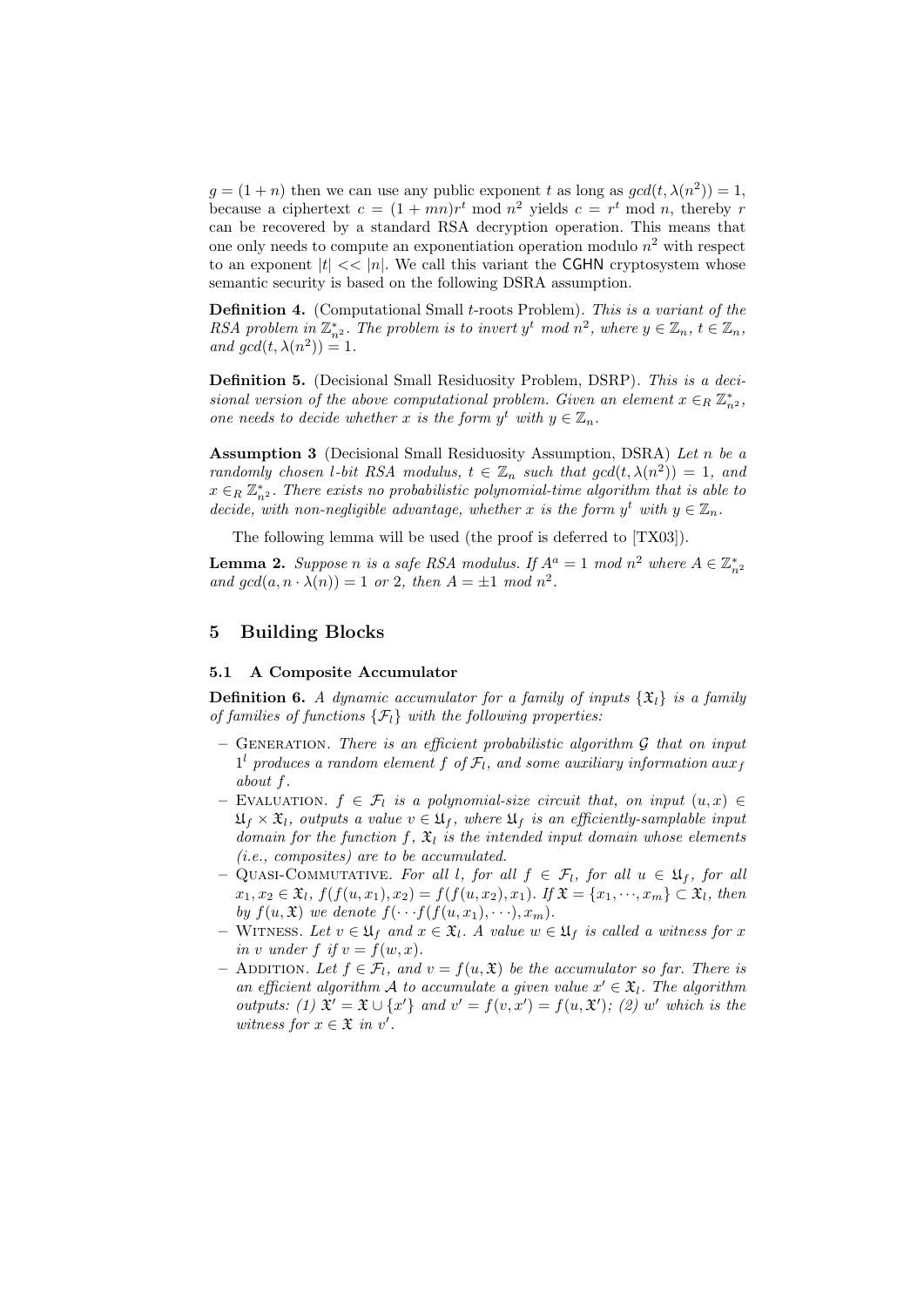– DELETION. Let  $f \in \mathcal{F}_l$ , and  $v = f(u, \mathfrak{X})$  be the accumulator so far. There exist efficient algorithms  $D, W$  to delete an accumulated value  $x' \in \mathfrak{X}$ . The functionality of the algorithms includes: (1)  $\mathcal{D}(aux_f, v, x') = v'$  such that  $v' = f(u, \mathfrak{X} \setminus \{x'\})$ , and (2)  $\mathcal{W}(w, x, x', v, v') = w'$  such that  $f(w', x) = v'$ , where  $x \in \mathfrak{X}$  and  $f(w, x) = v$ .

**Definition 7.** Let  $\mathfrak{U}'_f \times \mathfrak{X}'_l$  denote the domains for which the function  $f \in \mathcal{F}_l$  is defined (thus  $\mathfrak{U}_f \subseteq \mathfrak{U}_f^{\prime}$ ,  $\mathfrak{X}_l \subseteq \mathfrak{X}_l^{\prime}$ ). To capture security of a dynamic accumulator accumulating composites, we consider the following game: At the beginning of the game, an accumulator manager sets up the function f and the value u and hides the trapdoor information aux<sub>f</sub>. Then, the adversary  $ADV$  is allowed to adaptively modifies the set,  $\mathfrak{X}$ , of accumulated values: When a value  $x \in \mathfrak{X}_l$  is added, the manager updates the accumulator value using algorithm A; when a value  $x \in \mathfrak{X}$  is deleted, the manager algorithm  $\mathcal D$  publishes the result. We say  $\mathcal{ADV}$  wins in this game, if it, with non-negligible probability, manages to output a witness w' for a value  $x' \in \mathfrak{X}'_l$  such that  $x' \nmid \prod_{\forall x \in \mathfrak{X}} x$ . More formally, we require that:

$$
Pr[(f, aux_f) \leftarrow \mathcal{G}(1^l); u \leftarrow \mathfrak{U}_f; (w, x', \mathfrak{X}) \leftarrow \mathcal{ADV}^{\mathcal{O}_{add}, \mathcal{O}_{del}}(f, u, \mathfrak{U}_f) :
$$
  

$$
w' \in \mathfrak{U}'_f; x' \in \mathfrak{X}'_t; x' \nmid \prod_{\forall x \in \mathfrak{X}} x; f(w', x') = f(u, \mathfrak{X})]
$$

to be negligible, where  $\mathcal{O}_{add}$  ( $\mathcal{O}_{del}$ ) is the oracle for the ADDITION (resp. DELE- $TION$ ) operations. (Note that only a legitimately accumulated value x must belong to  $\mathfrak{X}_l$ , whereas a forged value  $x'$  can belong to a possibly larger set  $\mathfrak{X}'_l$ .)

Construction. This construction is a variant of the one in [CL02].

- $\mathcal{F}_l$  is the family of functions that correspond to exponentiation modulo safe RSA modulus drawn from the integers of length l. Choosing  $f \in \mathcal{F}_l$  amounts to choosing a random safe RSA modulus  $n = pq$  of length l, where  $p = 2p'+1$ ,  $q = 2q' + 1$ . We will denote by f the function corresponding to modulus n and domain  $\mathfrak{X}_{A,B}$  by  $f_{n,A,B}$ .
- and domain  $\mathfrak{X}_{A,B}$  by  $f_{n,A,B}$ .<br>  $-\mathfrak{X}_{A,B} = \{e_1e_2 : e_1 \in \mathfrak{S}_1 \setminus e_2 \in \mathfrak{S}_2\}$ , where  $\mathfrak{S}_1 = \{e : e \in primes \setminus e \neq \emptyset \setminus e \neq \emptyset \setminus e \neq \emptyset \setminus e \neq \emptyset \setminus e \neq \emptyset \setminus e \neq \emptyset \setminus e \neq \emptyset \setminus e \neq \emptyset \setminus e \neq \emptyset \cup e \neq \emptyset \cup e \ne$  $x_{A,B} = \{e_1e_2 : e_1 \in \mathfrak{S}_1 \mid e_2 \in \mathfrak{S}_2\}, \text{ where } \mathfrak{S}_1 = \{e : e \in \text{primes } \land e \neq \text{primes } \land e \neq \text{primes } \land e \neq \text{primes } \land e \neq \text{primes } \land e \neq \text{primes } \land e \neq \text{primes } \land e \neq \text{primes } \land e \neq \text{primes } \land e \neq \text{primes } \land e \neq \text{primes } \land e \neq \text{primes } \land e \neq \text{primes } \land e \$  $e \leq B_2$ ,  $A_1$ ,  $A_2$ ,  $B_1$ , and  $B_2$  can be chosen with arbitrary polynomial dependence on the security parameter l as long as  $4 < A_1$ ,  $1 < A_2$ ,  $B_1 < A_1^2$ ,  $B_2 < A_1^2$ , and  $B_1 B_2 < p'q'$ . Then,  $\mathfrak{X}_{A,B}' \subseteq \{5, \dots, A_1^4-1\}$  and  $\mathfrak{X}_{A,B} \subseteq \mathfrak{X}_{A,B}'$ .
- For  $f = f_{n,A,B}$ , the auxiliary information  $aux_f$  is the factorization of n.
- For  $f = f_{n,A,B}$ ,  $\mathfrak{U}_f = \{u \in \mathbb{QR}_n : u \neq 1\}$  and  $\mathfrak{U}'_f = \mathbb{Z}_n^*$ .
- For  $f = f_{n,A,B}$ ,  $f(w, x) = w^x \mod n$ . We remark that  $f(f(w, x_1), x_2) =$  $f(w, \{x_1, x_2\}) = w^{x_1 x_2} \text{ mod } n.$
- $-$  Update of the accumulator value. Adding a value  $x'$  to the accumulator value v is done by setting  $v' = f(v, x') = v^{x'} \mod n$ . Deleting a value x' from the accumulator is done by setting  $v' = \mathcal{D}((p,q), v, x') = v^{(x')^{-1} \bmod{\phi(n)}} \bmod{n}$ .
- Update of witness. Updating the witness  $w$  after  $x'$  has been added can be done by  $w' = f(w, x') = w^{x'}$ . In the case that  $x' \neq x \in \mathfrak{X}_{AB}$  has been deleted from the accumulator, the witness  $w$  can be updated as follows. By the extended GCD algorithm, one can compute  $\alpha, \beta \in \mathbb{Z}$  such that  $\alpha x + \beta x' = 1$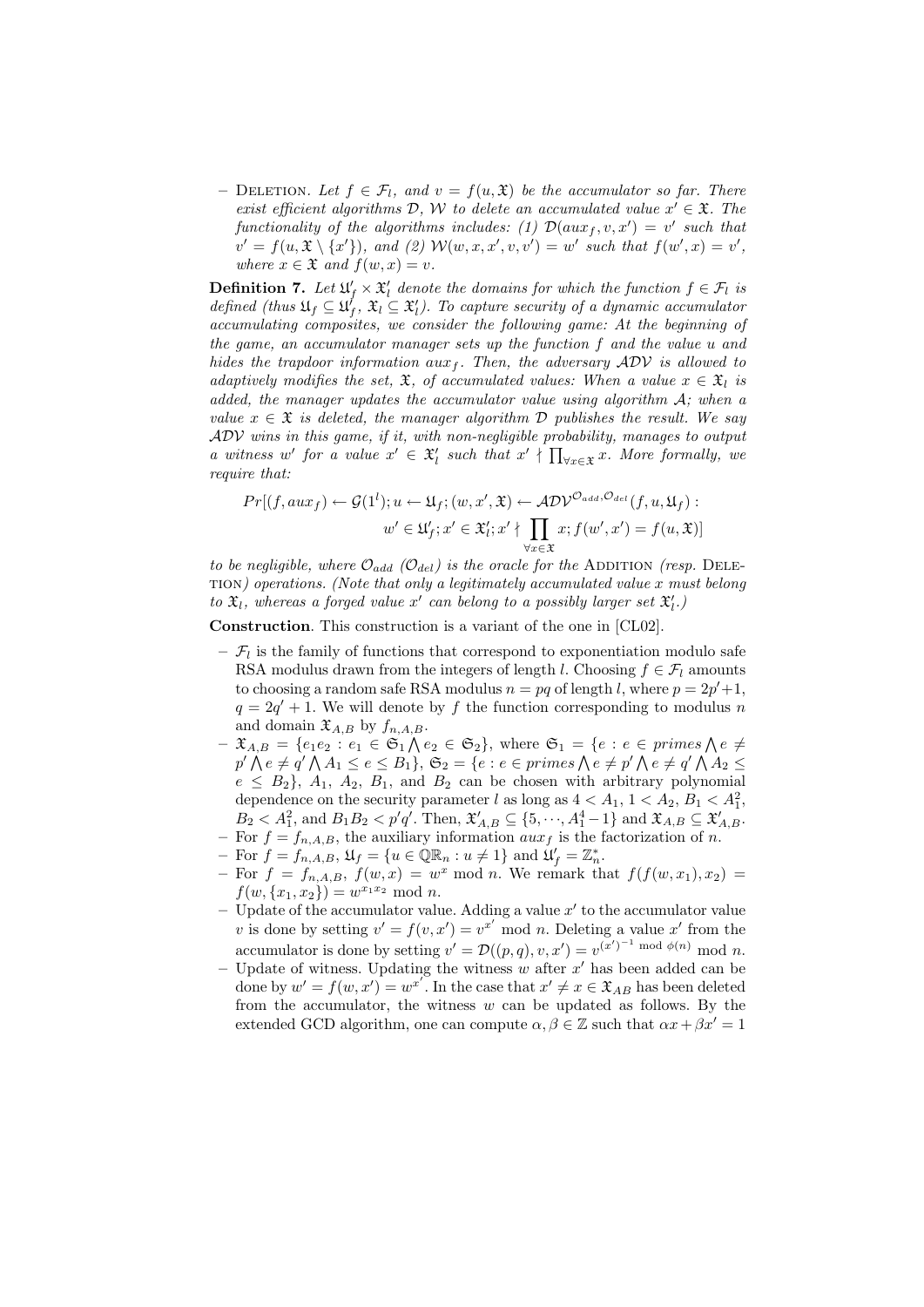and then  $w' = \mathcal{W}(w, x, x', v, v') = (v')^{\alpha} w^{\beta}$ . This guarantees  $f(w', x) =$  $(w')^x = v' \mod n$  because:

$$
w' = (v')^{\alpha} w^{\beta} = (v^{(x')^{-1} \mod \phi(n)})^{\alpha} w^{\beta} = w^{(\alpha x + \beta x')((x')^{-1} \mod \phi(n))}
$$
  
=  $w^{(x')^{-1} \mod \phi(n)} \mod n$ .

Note that it is crucial  $(x', \phi(n)) = 1$ , but this is always guaranteed.

**Theorem 1.** ([TX03]) Under the Strong RSA Assumption (SRSA), the above construction is a secure dynamic accumulator that accumulates composites.

# 5.2 Proving That One Knows the Factorization of a Committed Value

In order to enable *ownership-proofs*, we adopt the Damgard-Fujisaki commitment scheme [DF02] with slight modification. Nonetheless, our protocol for a signer to prove that she knows the factorization of a committed value is more efficient than the protocol presented in [DF02], and thus may be independently interesting.

**The Commitment Scheme.** Let  $l$  (for the length of the modulus) and  $k$  (for challenge length) be security parameters, where  $l \gg k$ . This scheme consists of the following three algorithms.

- Set-up. This algorithm is run by a trusted third party (TTP). Given a security parameter l, TTP chooses a safe RSA modulus  $N = PQ$ , where  $P = 2P' + 1, Q = 2Q' + 1$ , and  $|P'| = |Q'| = l/2$ . Denote by  $\mathbb{G} = \mathbb{Q}\mathbb{R}_N$  and  $l_{\mathbb{G}} = |ord(\mathbb{G})| = l$ . TTP chooses two generators of  $\mathbb{G}$ , G and H, uniformly at random; i.e.,  $\mathbb{G} = \langle G \rangle = \langle H \rangle$ . Note that Fact 1 implies that this can be easily done.
- Commit. To commit to an integer x, the prover chooses  $r \in_R \mathbb{Z}_{|N/4|}$  and sends  $C = H^xG^r$  mod N to the verifier.
- Open. To open a commitment, the prover must send x, r, b such that  $C =$  $H^xG^rb \bmod N, b = \pm 1.$

**Lemma 3.** ([DF02]) The above commitment scheme is perfectly hiding and computationally binding.

A Protocol for Proving That One Knows the Factorization of a Com**mitted Value.** Suppose X is a given random integer such that  $|X| = \lambda_1$ . Let  $\epsilon > 1$  be a security parameter for statistical zero-knowledge,  $\lambda_2$  denote length such that  $l/2 > \lambda_1 > \epsilon(\lambda_2 + k) + 2$ . Alice who holds e is to prove that she knows the factorization of  $e = e_1e_2$ , where  $e_1 \in \{X - 2^{\lambda_2}, \dots, X + 2^{\lambda_2}\}\$  and  $e_2 \neq 0, \pm 1$ . The protocol goes as follows.

1. The prover, Alice, chooses  $r_1 \in_R \pm \{0,1\}^{l+k}$  and generates  $C_1 = H^{e_1}G^{r_1}$  mod  $N, C_3 = (C_1)^{e_2} \text{ mod } N.$  In order to prove the knowledge of  $e = e_1 e_2, e_1, e_2,$  $r_1, r = r_1e_2$  such that

 $C_1 = H^{e_1}G^{r_1} \text{ mod } N \bigwedge C_3 = H^eG^r \text{ mod } N \bigwedge C_3 = (C_1)^{e_2} \text{ mod } N,$ 

she executes as follows: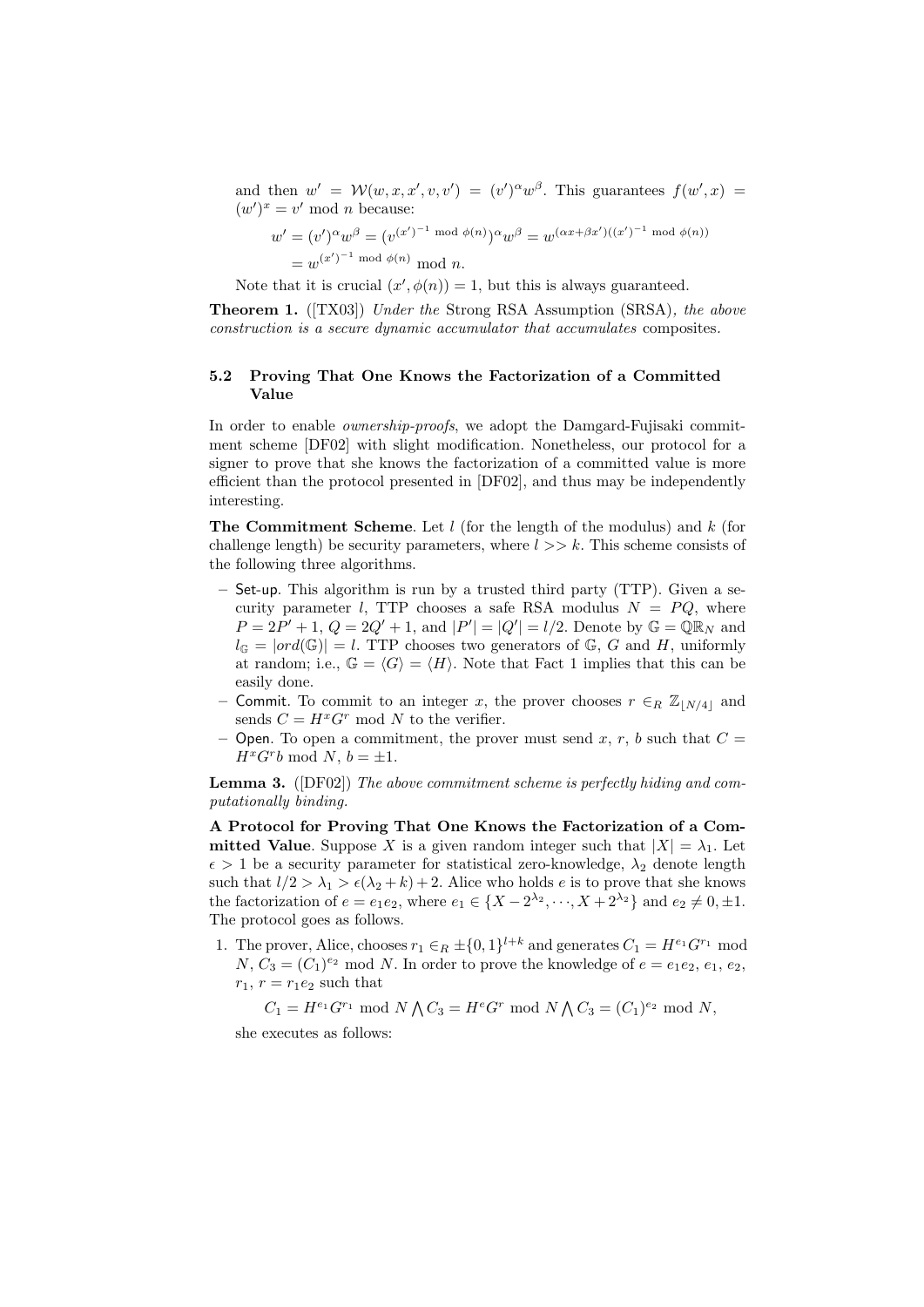- − choose  $e'_1 \in_R \pm \{0,1\}^{\epsilon(\lambda_2+k)}, e'_2 \in_R \pm \{0,1\}^{\epsilon(\lambda_1+k+1)}, e' \in_R \pm \{0,1\}^{\epsilon(2\lambda_1+k+1)},$  $r'_1 \in_R \pm \{0,1\}^{\epsilon(l+2k)}, r' \in_R \pm \{0,1\}^{\epsilon(l+\lambda_2+2k+1)}.$
- compute  $C'_1 = H^{e'_1} G^{r'_1} \text{ mod } N$ ,  $C'_{3a} = H^{e'} G^{r'} \text{ mod } N$ ,  $C'_{3b} = (C_1)^{e'_2} \text{ mod } N$ .
- send  $(C_1, C_3, C'_1, C'_{3a}, C'_{3b})$  to the verifier.
- 2. The verifier, Bob, chooses  $c \in_R \{0,1\}^k$  and sends c to Alice.
- 3. Alice sends Bob  $(s_{e_1}, s_{r_1}, s_{e_2}, s_e, s_r)$ , where  $s_{e_1} = e'_1 c(e_1 X)$ ,  $s_{r_1} =$  $r'_1 - c \cdot r_1, s_e = e' - c \cdot e, s_r = r' - cr, s_{e_2} = e'_2 - c \cdot e_2$  (all in  $\mathbb{Z}$ ).
- 4. Bob accepts if the following holds:  $H^{s_{e_1}}G^{s_{r_1}} = C'_1C_1^{-c}H^{c_2^{\lambda_1}} \mod N, H^{s_e}G^{s_r} =$  $C'_{3a}C_3^{-c} \mod N, C_1^{s_{e_2}} = C'_{3b}C_3^{-c} \mod N, s_{e_1} \in \{-2^{\epsilon(\lambda_2+k)+1}, ..., 2^{\epsilon(\lambda_2+k)+1}\},$  $s_{e_2} \in \{-2^{\epsilon(\lambda_1+k+1)+1}, \cdots, 2^{\epsilon(\lambda_1+k+1)+1}\}, s_e \in \{-2^{\epsilon(2\lambda_1+k+1)+1}, \cdots, 2^{\epsilon(2\lambda_1+k+1)+1}\},$  $C_3 \neq 1$ , and  $C_3 \neq (C_1)^b \mod N$  where  $b = \pm 1$ .

The proof of the following lemma is available in [TX03].

Lemma 4. The above protocol is an honest verifier statistical zero-knowledge proof of knowledge  $e, e_1, e_2$  such that  $e = e_1 e_2, e_1 \in \{X - 2^{e(\lambda_2 + k) + 2}, \dots, X + \}$  $2^{\epsilon(\lambda_2+k)+2}$ ,  $e_2 \in \{-2^{\epsilon(\lambda_1+k+1)+2}, \dots, 2^{\epsilon(\lambda_1+k+1)+2}\} \setminus \{0, \pm 1\}, e \in \{-2^{\epsilon(2\lambda_1+k+1)+2}, \dots, 2^{\epsilon(\lambda_k+k+1)}\}$  $\ldots, 2^{\epsilon(2\lambda_1+k+1)+2}$ .

## 5.3 Verifiable Encryption of a Committed Value

In order to facilitate the Open process, we need to force the signer to present an encryption of her accumulated value  $e$  for which she proves that she knows its non-trivial factorization  $e = e_1e_2$ . For this purpose, we need a verifiable encryption scheme. Here we present such a scheme based on the CGHN public key cryptosystem.

Specifically, suppose public values  $N, G$ , and  $H$  are chosen according to the commitment scheme in Section 5.2. Let  $pk = \langle n, t \rangle$  be a CGHN public key and  $sk = \langle n, t, p, q \rangle$  be the corresponding private key, where  $n = pq$ ,  $|n| = |N|$ , and t is a prime such that  $|t| > k$ . The prover generates a ciphertext Y =  $(1+n)^{x}r^{t}$  mod  $n^{2}$  and a commitment  $C = H^{x}G^{z}$  mod N, where  $r \in \mathbb{Z}_{n}^{*}$  and  $z \in_R \mathbb{Z}_{|N/4|}$ . The prover needs to show that the ciphertext Y indeed corresponds to the committed secret  $x$ . The protocol is as follows:

- 1. The prover chooses  $x' \in_R \pm \{0,1\}^{\epsilon(l_2+k)}$ ,  $r' \in_R \mathbb{Z}_n^*$ ,  $z' \in_R \{0,1\}^{\epsilon(l+k)}$ , computes and sends to the verifier  $Y' = (1 + n)^{x'} (r')^t \mod n^2$  and  $C' =$  $H^{x'}G^{z'}$  mod N.
- 2. The verifier responses with a random challenge  $c \in_R \{0,1\}^k$ .
- 3. The prover sends to the verifier  $s_x = x' cx$  (in  $\mathbb{Z}$ ),  $s_r = r^{-c}r' \mod n^2$ , and  $s_z = z' - cz$  (in  $\mathbb{Z}$ ).
- 4. The verifier accepts if the following holds:  $s_x \in \{-2^{\epsilon(l_2+k)+1}, 2^{\epsilon(l_2+k)+1}\},$  $(1+n)^{s_x}(s_r)^t = Y'Y^{-c} \mod n^2$ , and  $H^{s_x}G^{s_x} = C'C^{-c} \mod N$ .

**Lemma 5.** ([TX03]) The above protocol is an honest-verifier statistical zeroknowledge proof of knowledge  $x, r, z$ .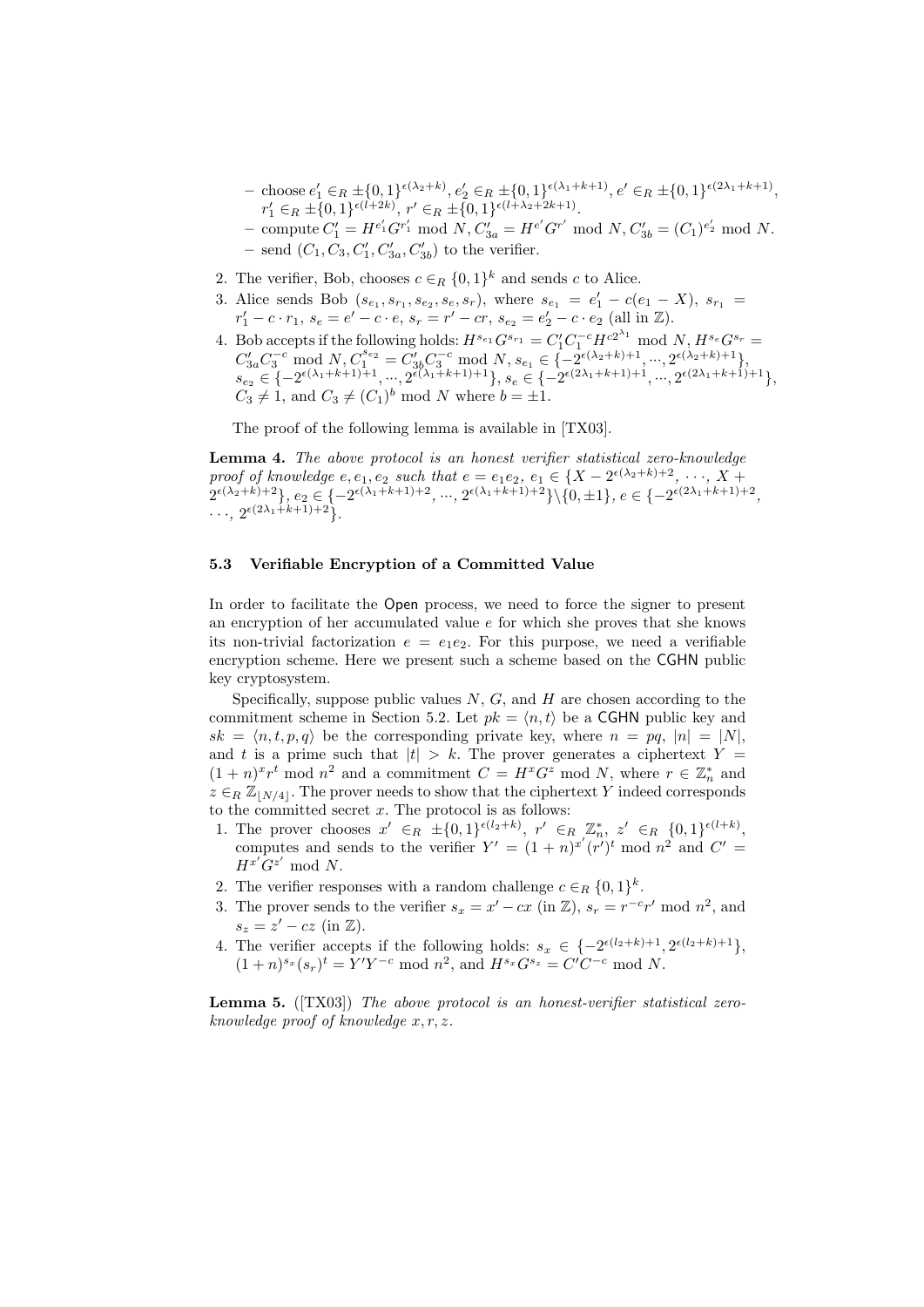# 6 A New Group Signature Scheme

As highlighted in Section 3, the basic idea underlying our group signature scheme is to utilize an accumulator accumulating *composites* such as  $e = e_1e_2$ , where  $e_1$ and  $e_2$  are only known to the user who generates it. Suppose  $v$  is the accumulator value. This knowledge allows the user to conduct an ownership-proof by demonstrating that she knows the factorization of a committed e, whereas the witness w facilitates an *authorization-proof* that  $w^e = v \mod n$ .

## 6.1 Setup

Initialization of the system includes that a group manager establishes some cryptographic parameters and that a TTP establishes some common auxiliary strings. Specifically:

- 1. Let l, k, and  $\epsilon > 1$  be security parameters. Let X be a random integer of length  $|X| = \lambda_1$ . Suppose  $\lambda_2$  denotes length such that  $l/2 > \lambda_1 > \epsilon(\lambda_2 + \lambda_1)$ k) + 2. Denote by  $A = X - 2^{\lambda_2}$  and  $B = X + 2^{\lambda_2}$ . Define the integral ranges that  $\Lambda_1 = \{A, \dots, B\}, \ \Lambda_2 = \{2^{\lambda_1}, \dots, 2^{\lambda_1+1} - 1\}, \text{ and } \Gamma = \{-2^{2\lambda_1+1}, \dots, 2^{2\lambda_n+1}\}$  $\{\cdot, 2^{2\lambda_1+1}\}\.$  Define  $\mathfrak{X}_{A,B} = \{e_1e_2 : e_1 \in \mathfrak{S}_1 \land e_2 \in \mathfrak{S}_2\}$ , where  $\mathfrak{S}_1 = \{e : e \in \mathfrak{S}_2\}$  $\forall$ , 2 i.e., B. Denne  $x_{A,B} = \{e_1e_2 : e_1 \in \mathfrak{S}_1 \mid e_2 \in \mathfrak{S}_2\}$ , where  $\mathfrak{S}_1 = \{e : e \in \text{primes } \setminus e \in \Lambda_2\}$ . We assume that no probabilistic polynomial-time (in l) algorithm is able to factor  $e \in_R \mathfrak{X}_{A,B}$ ; this is where we need the stronger factoring assumption (see Section 7 for more discussion). Note that we have (1)  $4 < A$ , (2)  $B(2^{\lambda_1+1}-1) < A^3$ . Let  $\mathfrak{X}_{A,B}' \subseteq \{5,\cdots,A^3-1\}$  such that  $\mathfrak{X}_{A,B} \subseteq \mathfrak{X}_{A,B}'$ . The group manager executes as follows:
	- It chooses a safe RSA modulus  $n = (2p'+1)(2q'+1)$  such that  $|p'| = |q'|$  $l/2$ . This uniquely determines  $\mathbb{QR}_n$ , the quadratic residues subgroup modulo n.
	- It establishes an instance of ElGamal public key cryptosystem. Let  $\langle y_1 =$  $g_1^{x_1}$  mod  $n; x_1$  be the pair of public and private keys such that  $g_1 \in R$  $\mathbb{QR}_n$  and  $x_1 \in_R \mathbb{Z}_{p'q'}^*$ .
	- It establishes an instance of CGHN cryptosystem. Let  $\langle n, t; n, t, p, q \rangle$  be the pair of public and private keys, where t is a prime such that  $|t| > k$ .
	- It establishes an instance of the dynamic accumulator by choosing  $u \in_R$  $\mathbb{QR}_n$ , establishing (currently empty) public archives  $\mathfrak A$  for storing values corresponding to added group members, and  $\mathfrak D$  for storing values corresponding to deleted group members.

The public and private parameters of the group manager are  $(n, t, g_1, y_1, u, \mathfrak{A})$ ,  $\mathfrak{D}, \mathfrak{X}_{A,B}, \mathfrak{X}_{A,B}'$  and  $(p', q')$ , respectively. Note that a signature receiver can verify group signatures without knowing the dynamically updated  $\mathfrak{A}$  or  $\mathfrak{D}$ .

2. Given a security parameter l, a TTP initializes a safe RSA modulus  $N =$  $(2P' + 1)(2Q' + 1)$ , where  $|P'| = |Q'| = l/2$ . It also chooses and publishes two random elements  $G, H \in_R \mathbb{QR}_N$ , where the logarithm of G and H to each other is unknown to any participant in the group signature scheme.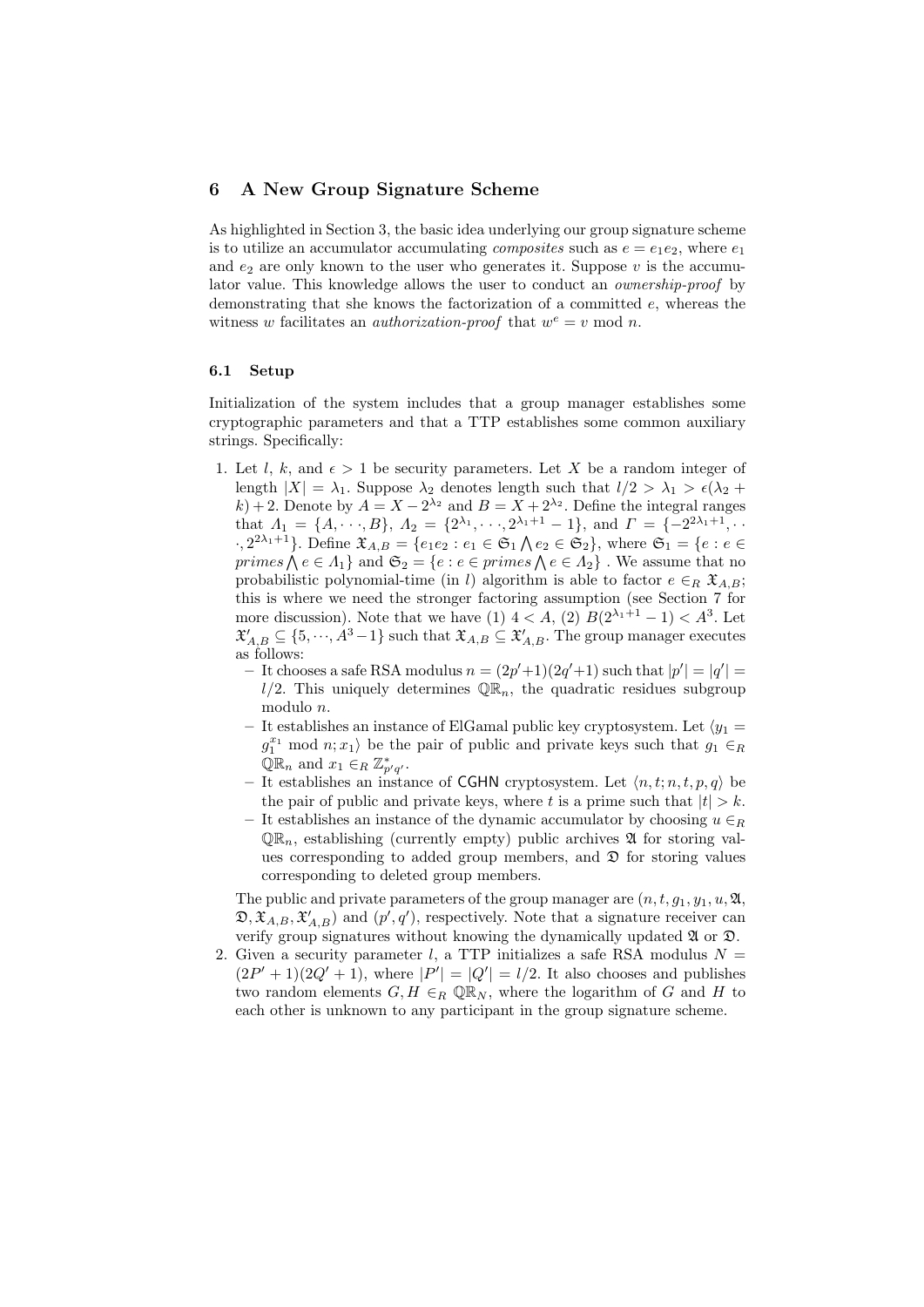#### 6.2 Join

This protocol is executed between a group member, Alice, and the group manager.

- 1. Alice chooses two primes  $e_1 \in_R \mathfrak{S}_1$  and  $e_2 \in_R \mathfrak{S}_2$ . This step can be done before the execution of the protocol.
- 2. Alice sends  $e = e_1 e_2$  (in  $\mathbb{Z}$ ) to the group manager.
- 3. If  $A \cdot 2^{\lambda_1} < e < B \cdot (2^{\lambda_1+1}-1)$ , e is odd, and  $e \notin \mathfrak{A}$ , the group manager stores Alice's membership certificate  $(v, e)$  where v is the current accumulator value (when the first user joins the group,  $v = u$ ). It also updates v in the public key file as  $v' = f_n(v, e)$ , and adds e to  $\mathfrak{A}$ .
- 4. Alice gets her membership certificate  $(w, e)$  and checks if  $f_n(w, e) = w^e$  $v' \mod n$ , where  $w = v$ .

Remark. The Join process is very efficient (1 exponentiation for both group manager and new user) because of the following: If a dishonest user, Eve, does not choose e that is hard to factor, then any participant (internal or external) who can find certain non-trivial factor of e may be able to sign on her behalf.

#### 6.3 Revoke

Suppose Eve, who has membership certificate  $(w, e)$ , is to be expelled from the group. Then the group manager can revoke her membership by updating the current accumulator value v in the public key file: It simply sets  $v' = \mathcal{D}(\phi(n), v, e)$ , deletes  $e$  from  $\mathfrak{A}$ , and adds  $e$  to  $\mathfrak{D}$ .

## 6.4 Update

Whenever there is a Join and/or Revoke event, the group manager updates the accumulator value from  $v$  to  $v'$ . Correspondingly, every group member needs to update her membership certificate. An entry in the archives is called "new" if it was entered after the last time a legitimate group member performed an update. Suppose Bob holds a membership certificate  $(w, e)$  such that  $f_n(w, e) = v$ . Then, he updates his membership certificate to  $(w', e)$  such that  $f_n(w', e) = v'$ :

- For all new  $e^* \in \mathfrak{A}$ ,  $w'' = f_n(w, \prod e^*)$  and  $v'' = f_n(v, \prod e^*)$ .
- For all new  $e^x \in \mathfrak{A}$ ,  $w^y = f_n(w, \prod e^y)$  and  $v^y =$ <br>
− For all new  $e^* \in \mathfrak{D}$ ,  $w' = \mathcal{W}(w'', e, \prod e^*, v'', v')$ .

## 6.5 Sign

Recall that  $\langle n, t \rangle$  is the group manager's CGHN public key, and that  $y_1$  =  $g_1^{x_1}$  mod n is the group manager's ElGamal public key. Suppose that v is the current accumulator value, and that Alice holds  $(w, e)$  such that  $w^e = v \mod n$ , where  $e = e_1 e_2$ . Given a message m, Alice generates a group signature as follows. 1. She executes as follows.

- She chooses  $r_1$  ∈<sub>R</sub>  $\mathbb{Z}_n^*$  and computes a CGHN ciphertext δ = (1 +  $en)r_1^t \mod n^2$ .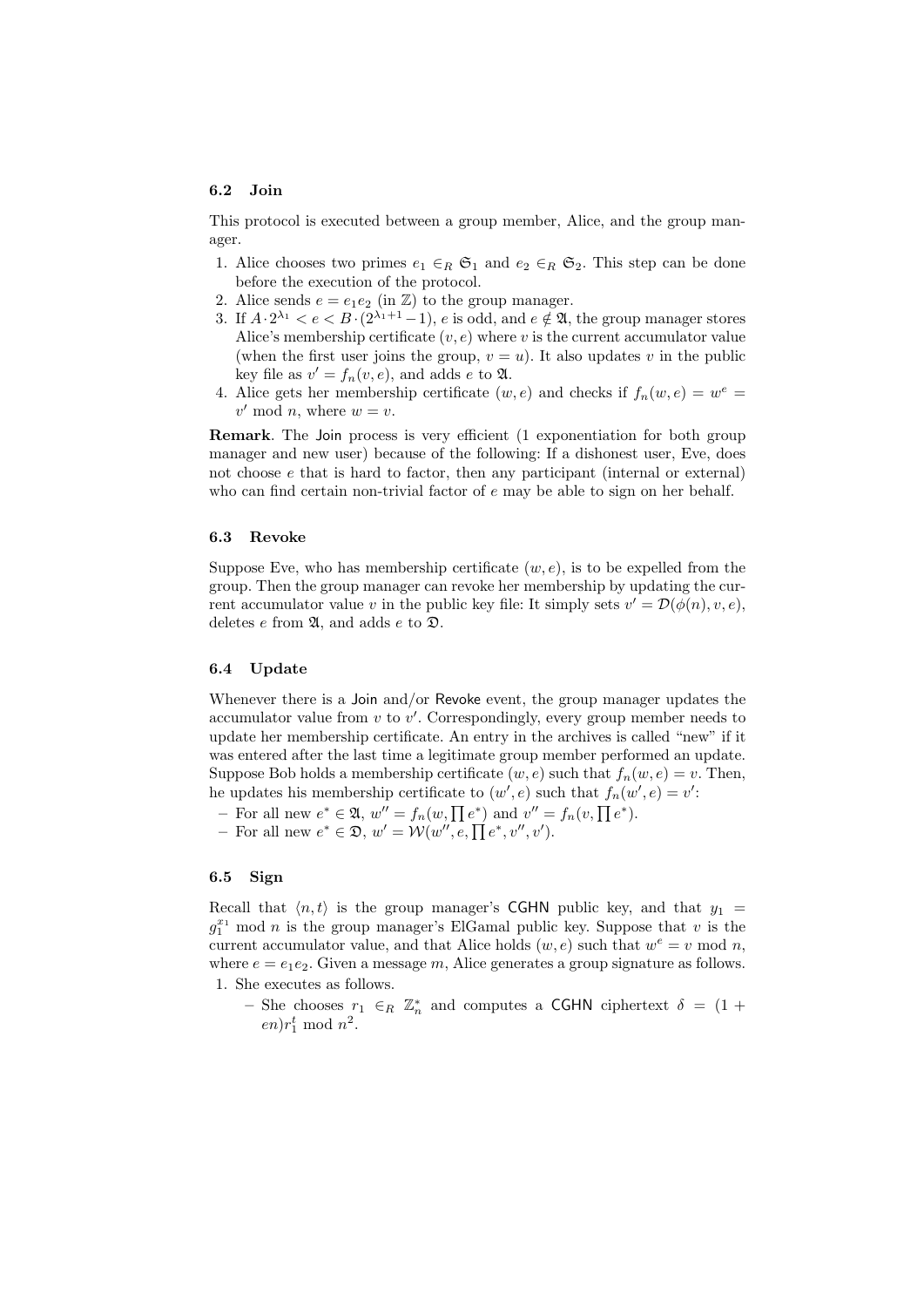- She chooses  $r_2$  ∈<sub>R</sub>  $\pm$ {0,1}<sup>*l*+k</sup> and computes an ElGamal ciphertext</sup>  $(\alpha, \beta)$  where  $\alpha = g_1^{r_2} \mod n$  and  $\beta = w \cdot y_1^{r_2} \mod n$ .
- She chooses  $r_4 ∈ R ⊥ {0, 1}$ <sup> $l+k$ </sup> and generates commitments  $σ = H<sup>e₁</sup>G<sup>r₄</sup>$ mod  $N, \tau = \sigma^{e_2} = H^e G^{r_4 e_2} \text{ mod } N.$
- 2. She needs to prove the knowledge of:
	- $-(w, e)$  such that  $w^e = v \mod n$ , where w corresponds to the ElGamal ciphertext  $(\alpha, \beta)$ , and e corresponds to the CGHN ciphertext  $\delta$ .
	- $e_1$  and  $e_2$  such that  $e_1 \in A_1$ ,  $e_2 \in A_2$ , and  $e = e_1 e_2 \in \Gamma$ .

For this purpose, she needs to prove the knowledge of  $e, e_1, e_2, r_1, r_2, r_3 =$  $r_2e, r_4, r_5 = r_4e_2$  such that:

$$
\delta = (1+n)^e r_1^t \mod n^2 \bigwedge
$$
  

$$
\alpha = g_1^{r_2} \mod n \bigwedge v = \beta^e \left(\frac{1}{y_1}\right)^{r_3} \mod n \bigwedge 1 = \alpha^e \left(\frac{1}{g_1}\right)^{r_3} \mod n \bigwedge
$$
  

$$
\tau = H^e G^{r_5} \mod N \bigwedge \sigma = H^{e_1} G^{r_4} \mod N \bigwedge \tau = \sigma^{e_2} \mod N \bigwedge
$$
  

$$
e \in \Gamma \bigwedge e_1 \in \Lambda_1 \bigwedge e_2 \in \Lambda_2.
$$

Specifically, she executes as follows:

- (a) She executes the following steps:
	- Choose  $e' \in \pm \{0,1\}^{\epsilon(2\lambda_1+k+1)}$  and  $r'_1 \in_R \mathbb{Z}_n^*$ , and compute  $\delta' =$  $(1+n)^{e'}(r'_1)^t \mod n^2$ .
	- Choose  $r'_2 \in_R \pm \{0,1\}^{\epsilon(l+2k)}$ ,  $r'_3 \in_R \pm \{0,1\}^{\epsilon(l+2\lambda_1+2k+1)}$ , and generate:

$$
\alpha' = g_1^{r'_2} \mod n, \quad v' = \beta^{e'}(\frac{1}{y_1})^{r'_3} \mod n, \quad \omega' = \alpha^{e'}(\frac{1}{g_1})^{r'_3}.
$$
  
– Choose  $e'_1 \in_R \pm \{0,1\}^{\epsilon(\lambda_2+k)}, e'_2 \in \pm \{0,1\}^{\epsilon(\lambda_1+k+1)}, r'_4 \in_R \pm \{0,1\}^{\epsilon(l+2k)},$   
 $r'_5 \in_R \pm \{0,1\}^{\epsilon(l+\lambda_1+2k+1)}, \text{and generate:}$ 

$$
\tau_1' = H^{e'} G^{r_5'} \bmod N, \quad \sigma' = H^{e'_1} G^{r_4'} \bmod N, \quad \tau_2' = \sigma^{e'_2} \bmod N.
$$

- (b) She computes  $c = \mathcal{H}(m, n, t, g_1, y_1, N, G, H, \delta, \alpha, \beta, \tau, \sigma, \delta', \alpha', v', \omega', \tau_1',$  $\sigma', \tau_2'$ ), where  $\mathcal{H} : \{0,1\}^* \to \{0,1\}^k$  behaves like a random oracle.
- (c) She computes (all the operations, except the computation of  $s_{r_1}$ , are in Z):

$$
s_e = e' - c \cdot e, \quad s_{e_1} = e'_1 - c \cdot (e_1 - X), \quad s_{e_2} = e'_2 - c \cdot e_2,
$$
  
\n
$$
s_{r_1} = r_1^{-c} \cdot r'_1 \mod n^2, \quad s_{r_2} = r'_2 - c \cdot r_2, \quad s_{r_3} = r'_3 - c \cdot r_3,
$$
  
\n
$$
s_{r_4} = r'_4 - c \cdot r_4, \quad s_{r_5} = r'_5 - c \cdot r_5.
$$

(d) She sends Bob  $(m, c, n, t, g_1, y_1, N, G, H, \delta, \alpha, \beta, \sigma, \tau, s_e, s_{e_1}, s_{e_2}, s_{r_1}, s_{r_2},$  $s_{r_3}, s_{r_4}, s_{r_5}$ ).

Cost: Our Sign requires 17 exponentiations, whereas [CL02] requires 25 exponentiations. Note that 2 of our 17 exponentiations are  $r<sup>t</sup>$  mod  $n<sup>2</sup>$  but  $t \ll n$ (e.g.,  $|t| = 161$ ). See [TX03] for further discussions.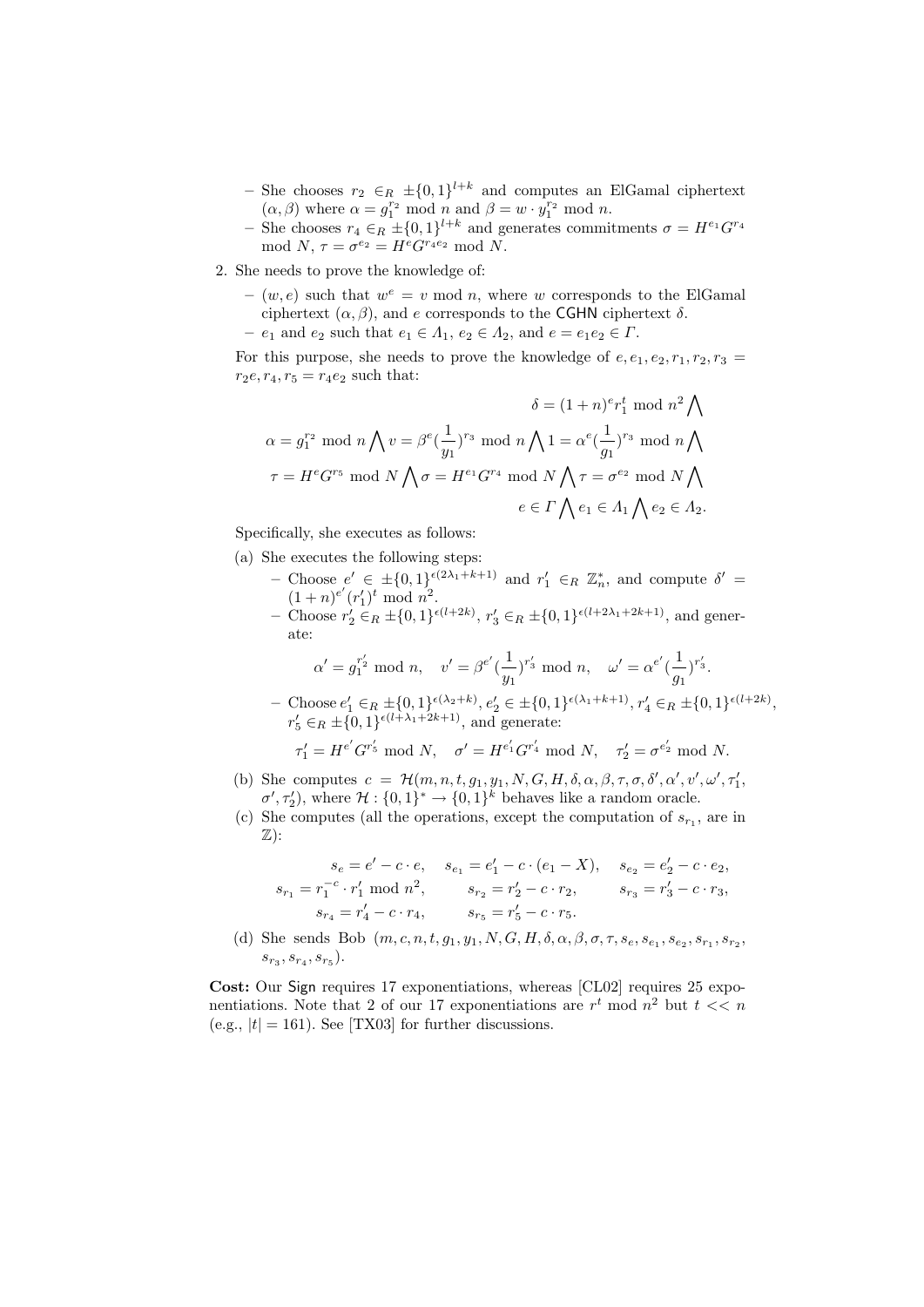#### 6.6 Verify

Given  $(m, c, n, t, g_1, y_1, N, G, H, \delta, \alpha, \beta, \sigma, \tau, s_e, s_{e_1}, s_{e_2}, s_{r_1}, s_{r_2}, s_{r_3}, s_{r_4}, s_{r_5})$ , Bob checks if it is a valid signature as follows.

1. Bob computes  $c' = \mathcal{H}(m, n, t, g_1, y_1, N, G, H, \delta, \alpha, \beta, \tau, \sigma, \delta', \alpha', v', \omega', \tau_1', \sigma', \tau_2'),$ where

$$
\delta' = (1+n)^{s_e}(s_{r_1})^t \delta^c \mod n^2, \qquad \alpha' = g_1^{s_{r_2}} \alpha^c \mod n,
$$
  

$$
v' = \beta^{s_e}(\frac{1}{y_1})^{s_{r_3}} v^c \mod n, \qquad \omega' = \alpha^{s_e}(\frac{1}{g_1})^{s_{r_3}} \mod n,
$$
  

$$
\tau'_1 = H^{s_e} G^{s_{r_5}} \tau^c \mod N, \sigma' = H^{s_{e_1} - c \cdot 2^{\lambda_1}} G^{s_{r_4}} \sigma^c \mod N,
$$
  

$$
\tau'_2 = \sigma^{s_{e_2}} \tau^c \mod N.
$$

2. Bob accepts if  $c = c'$ ,  $s_{e_1} \in \{-2^{\epsilon(\lambda_2 + k) + 1}, \dots, 2^{\epsilon(\lambda_2 + k) + 1}\}, s_{e_2} \in \{-2^{\epsilon(\lambda_1 + k + 1) + 1}, \dots, 2^{\epsilon(\lambda_2 + k)}\}$  $\cdots, 2^{\epsilon(\lambda_1+k+1)+1}\}, s_e \in \{-2^{\epsilon(2\lambda_1+k+1)+1}, \cdots, 2^{\epsilon(2\lambda_1+k+1)+1}\}, \tau \neq 1 \text{ mod } N,$ and  $\tau \neq \sigma^b \mod N$  where  $b = \pm 1$ .

Cost: Verify, without any optimizations, requires 16 exponentiations which is somewhat more efficient than 21 exponentiations in [CL02]. However, we believe that the Verify process in the latter is incomplete; a complete version would require a few more exponentiations. See [TX03] for further discussions.

#### 6.7 Open

Given a valid group signature  $(m, c, n, t, g_1, y_1, N, G, H, \delta, \alpha, \beta, \sigma, \eta, \tau, s_e, s_{e_1}, s_{e_2},$  $(s_{r_1}, s_{r_2}, s_{r_3}, s_{r_4}, s_{r_5})$ , the group manager can identify the signer by decrypting both w and e such that  $w^e = v \mod n$ . It also needs to prove that the decryption of w is correct; namely  $DLOG(g_1, y_1) = DLOG(\alpha, \beta/w)$ .

- 1. It decrypts the CGHN ciphertext  $\delta$  to obtain e, and decrypts the ElGamal ciphertext  $\langle \alpha, \beta \rangle$  to obtain w. It must hold that  $A^3 > e > 1$ .
- 2. There are further two cases.
	- (a) If  $e \in \mathfrak{A}$ , then it publishes: (1) the values w and e, and (2) the proof that  $DLOG(g_1, y_1) = DLOG(\alpha, \beta/w)$ . Note that knowing w and e does not expose neither previous, nor future (even if the system policy allows), signatures generated by the same group member.
	- (b) If  $e \notin \mathfrak{A}$ , then it must hold that  $e | \prod_{\forall e' \in \mathfrak{A}} e'$ . Therefore, there must exist  $e' \in \mathfrak{A}$  such that  $e' > \gcd(e, e') > 1$ . Therefore, the group member corresponding to accumulated  $e'$  is identified (and revoked).

## 6.8 Analysis

**Theorem 2.** ([TX03]) The above scheme is a secure group signature scheme.

Corollary 1. The interactive version of the above group signature scheme is a secure identity escrow scheme.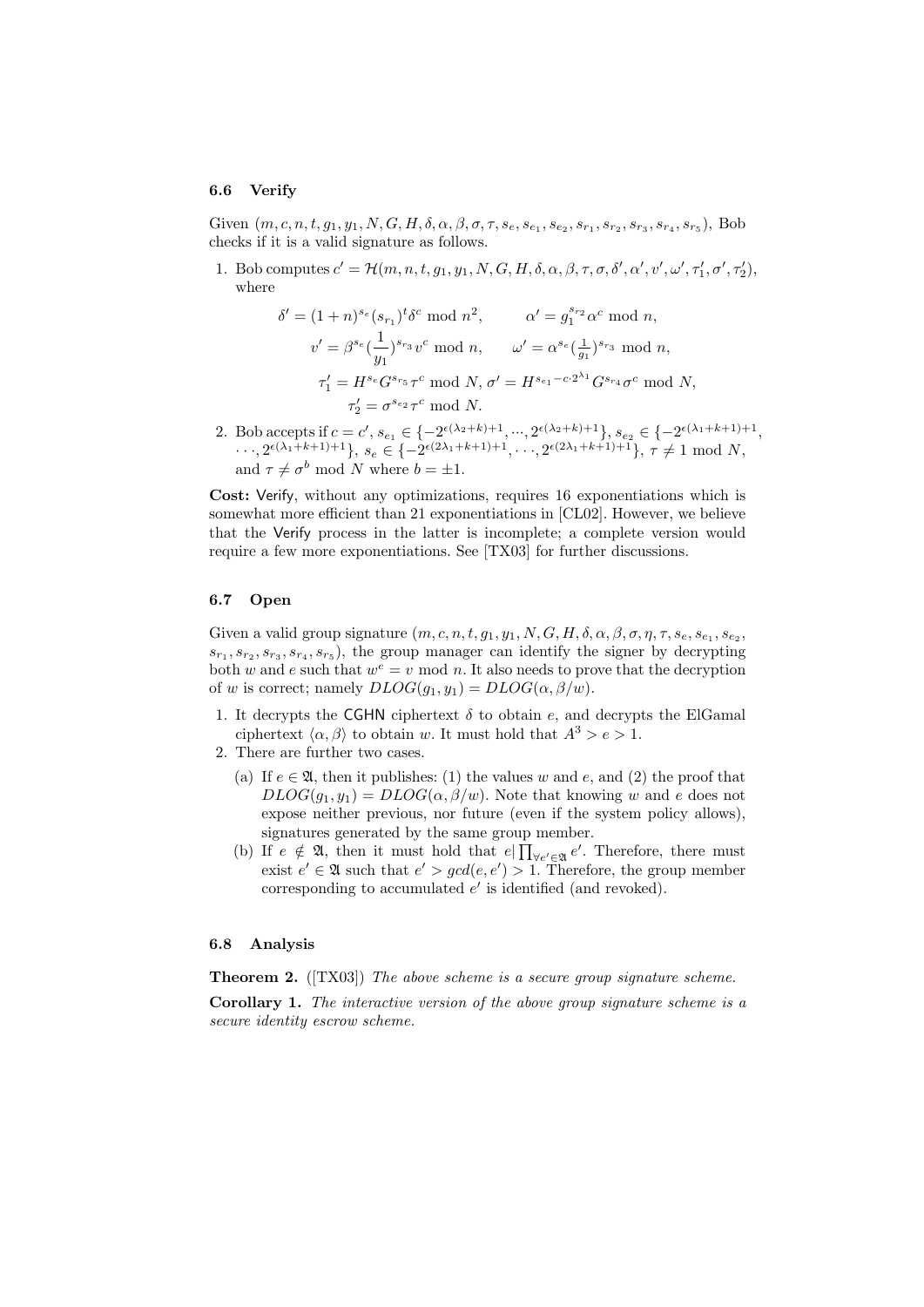# 7 Discussion

On Factorization Assumption. For typical group signature applications we suggest that the group manager use 2048-bit RSA moduli. For other parameters, we suggest (as an example):  $\lambda_1 = 950$ ,  $\lambda_2 = 700$ ,  $\epsilon = 1.1$ ,  $k = 160$ . This means that we assume the hardness of factoring large 2-prime composites, where  $(\lambda_1 - \lambda_2)$  high-order bits of one prime are known. This assumption is stronger than the standard factorization assumption. However, despite the fixed prefix, it still seems reasonable to assume the hardness of factoring such a composite. (We note that a very similar assumption was used before, e.g., by Camenisch and Michels in [CM98].) Given partial knowledge of the factorization, the best factoring algorithm currently available indicates that, if the higher 475-bits of a prime factor are known, then one can factor  $n$  [C96]. Beyond that, no better result is available [C03]. Note that if the higher bits of one prime factor are known, then the higher bits of another factor are also exposed. Nevertheless, knowing  $\langle \sigma, \tau = \sigma^{e_2} \mod N \rangle$  still requires an adversary to compute  $e_2$  in  $O(2^{350})$ time (see [G00] and the references therein).

"Lazy" Accumulator Update? In a group signature scheme based on a dynamic accumulator, it is necessary for both signer and verifier to get the updated accumulator whenever there is a member leaves. In the Camenisch-Lysyanskaya scheme, they suggest a nice trick whereby a Join may not have to trigger a group member to get the updated accumulator value. While this trick enables potential gain in communications, it may incur some serious problems in practice. Consider the following scenario: since Alice is lazy, she does not contact the group manager to check the current accumulator value. Instead, she waits for a broadcast message from the group manager. If this message is blocked by an adversary, there is no way for Alice to tell if there has been an accumulator update. Consequently, Alice would generate a group signature which is valid with respect to the outdated accumulator value, i.e., the previous accumulator incarnation. However, the signature is invalid with respect to the current accumulator value. It is unclear how a potential dispute involving this signature can be resolved. At best, the verifier can abuse such a signature.

We suggest that Alice should be diligent and prevent such anomalies by actively querying the group manager for the current accumulator value. This way, if she does not elicit any reply from the group manager, she can simple refuse to generate any group signatures.

On TTP Presence. Our scheme operates in the common auxiliary string model which assumes a common string (the specification of a commitment scheme) generated by a trusted third party (TTP) and made available to all participants. The inconvenience posed by this is not significant owing to the following mitigating factors:

– The TTP's role is only to initialize the cryptographic setting of a commitment scheme. In fact, the TTP can simply disappear after publishing the commitment scheme parameters since it is not involved in any future transactions.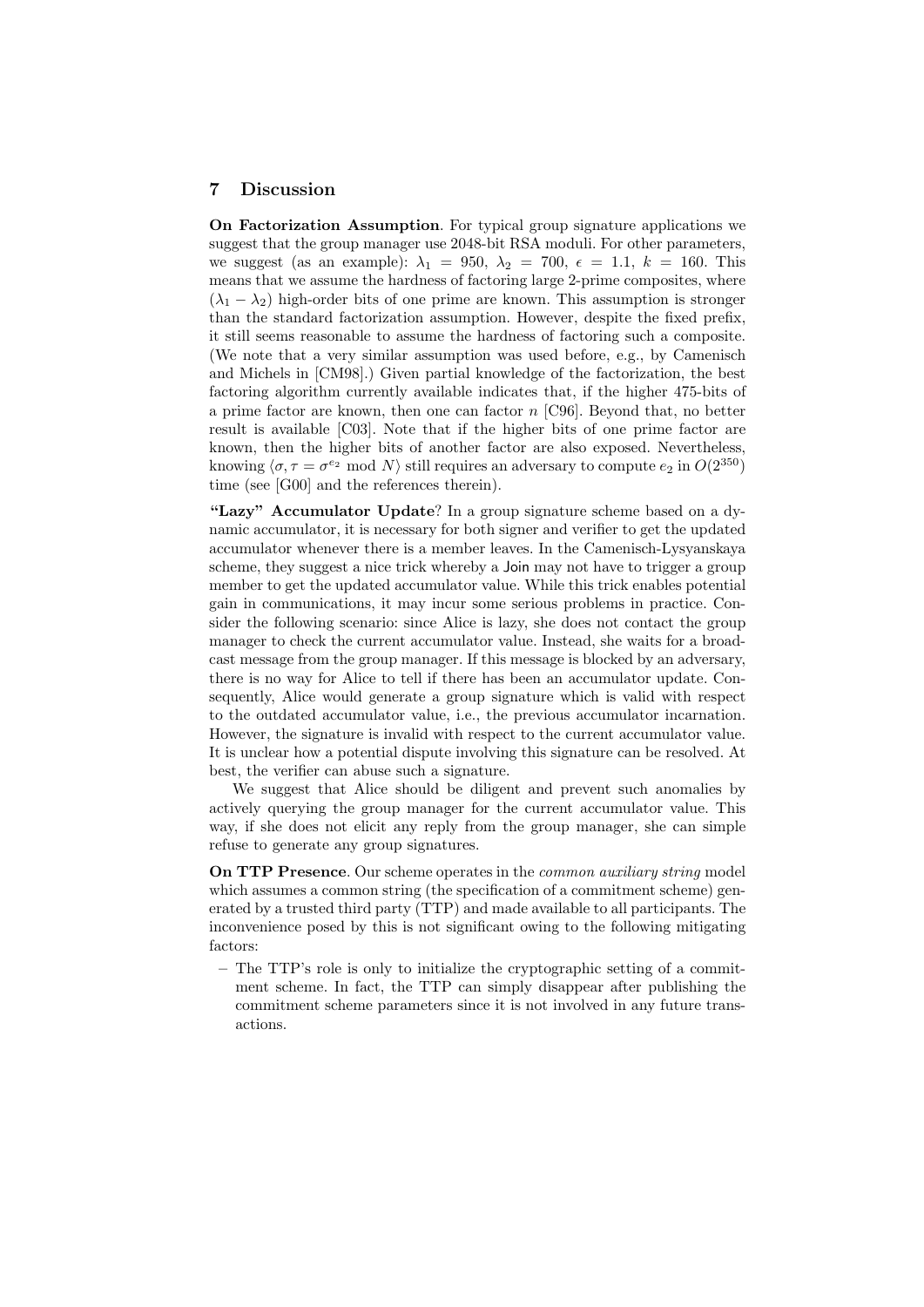- A single TTP could serve multiple group signature settings, thereby amortizing the complexity. Moreover, threshold cryptography can be used to implement a distributed TTP (see [ACS02]).
- Currently, the most efficient method of obtaining identity escrow schemes (such as [KP98]) that are concurrently secure is based on the existence of common auxiliary strings [D00]. Therefore, the identity escrow scheme derived from our group signature scheme can be made concurrently secure without incurring any extra complexity.

# 8 Conclusion

We presented a dynamic accumulator construct that accumulates *composites*, and an efficient protocol for proving knowledge of the factorization of a committed value. Based on these techniques, we developed a novel, efficient and provably secure group signature scheme.

# Acknowledgements

We thank Don Coppersmith, Ivan Damgard, and Moti Yung for valuable feedback and suggestions. We also acknowledge the anonymous reviewers for Crypto'03 for their useful comments. Finally, we are grateful to Mihir Bellare and Daniele Micciancio for a preview copy of [BMW03].

# References

- [ACS02] J. Algesheimer, J. Camenisch, and V. Shoup. Efficient Computation Modulo a Shared Secret with Application to the Generation of Shared Safe-Prime Products. Crypto'02.
- [ACJT00] G. Ateniese, J. Camenisch, M. Joye, and G. Tsudik. A Practical and Provably Secure Coalition-Resistant Group Signature Scheme. Crypto'00.
- [AST02] G. Ateniese, D. Song, and G. Tsudik. Quasi-Efficient Revocation of Group Signatures. Financial Crypto'02.
- [AT99] G. Ateniese and G. Tsudik. Some Open Issues and New Directions in Group Signatures. Financial Crypto'99.
- [BP97] N. Baric and B. Pfitzmann. Collision-Free Accumulators and Fail-Stop Signature Schemes Without Trees. Eurocrypt'97.
- [BDJR97] M. Bellare, A. Desai, E. Jokipii, and P. Rogaway. A Concrete Security Treatment of Symmetric Encryption: Analysis of the DES Modes of Operation. FOCS'97.
- [BMW03] M. Bellare, D. Micciancio, and B. Warinschi. Foundations of Group Signatures: Formal Definitions, Simplified Requirements, and a Construction based on General Assumptions. Eurocrypt'03.
- [BR93] M. Bellare and P. Rogaway. Random Oracles Are Practical: A Paradigm for Designing Efficient Protocols. ACM CCS'93.
- [B00] F. Boudot. Efficient Proof that a Committed Number lies in an Interval. Eurocrypt'00.